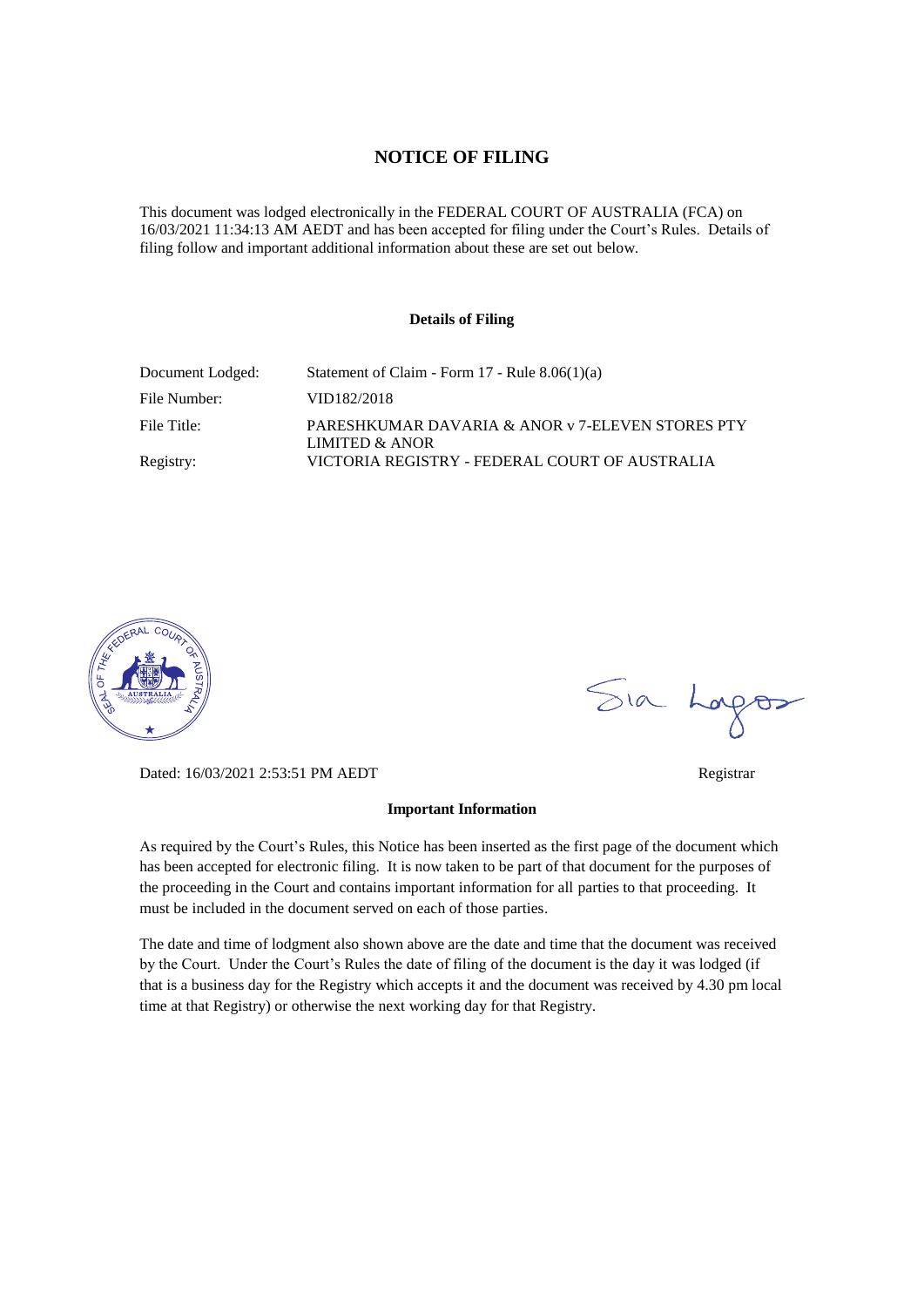

Form 17 Rule 8.05(1)(a)

No: VID182/2018

Federal Court of Australia District Registry: Victoria Division: General

## **Pareshkumar Davaria** and others named in the Schedule

**Applicants** 

**7-Eleven Stores Pty Ltd**

Respondent

## **Second Further Amended Statement of Claim**

(filed pursuant to leave granted by Middleton J on 22 February 2021)

*This pleading is intended to be read in conjunction with the most recently filed Statement of Claim in proceeding VID180/2018 (for which leave has been granted) (Current VID180*  **SOC***). Defined terms in this pleading have the same meaning as in that Statement of Claim.*

# **A. INTRODUCTION**

- 1. The First and Second Applicants commence this proceeding as a representative party pursuant to Part IVA of the *Federal Court of Australia Act 1976* (Cth) on their own behalf and on behalf of all persons:
	- (a) (**Nominated Director**) who were or commenced to be the nominated directors identified in a standard-form franchise agreement (**Franchise Agreement**) with the first respondent, 7-Eleven Stores Pty Ltd (**7-Eleven**) at any time between 20 February 2012 and 19 February 2018 (**Relevant Period**);
	- (b) (**Guarantors**) who provided indemnities, guarantees, mortgages or other securities (**Guarantees**) in respect of a Franchisee's obligations under a

| Filed on behalf of:        | The Applicants                    |
|----------------------------|-----------------------------------|
| Prepared by:               | Levitt Robinson and counsel       |
| Tel                        | 02 9286 3133                      |
| Email                      | 711@levittrobinson.com            |
| <b>Address for service</b> | PO Box 850, Darlinghurst NSW 1300 |
| p150623 4225.docx          |                                   |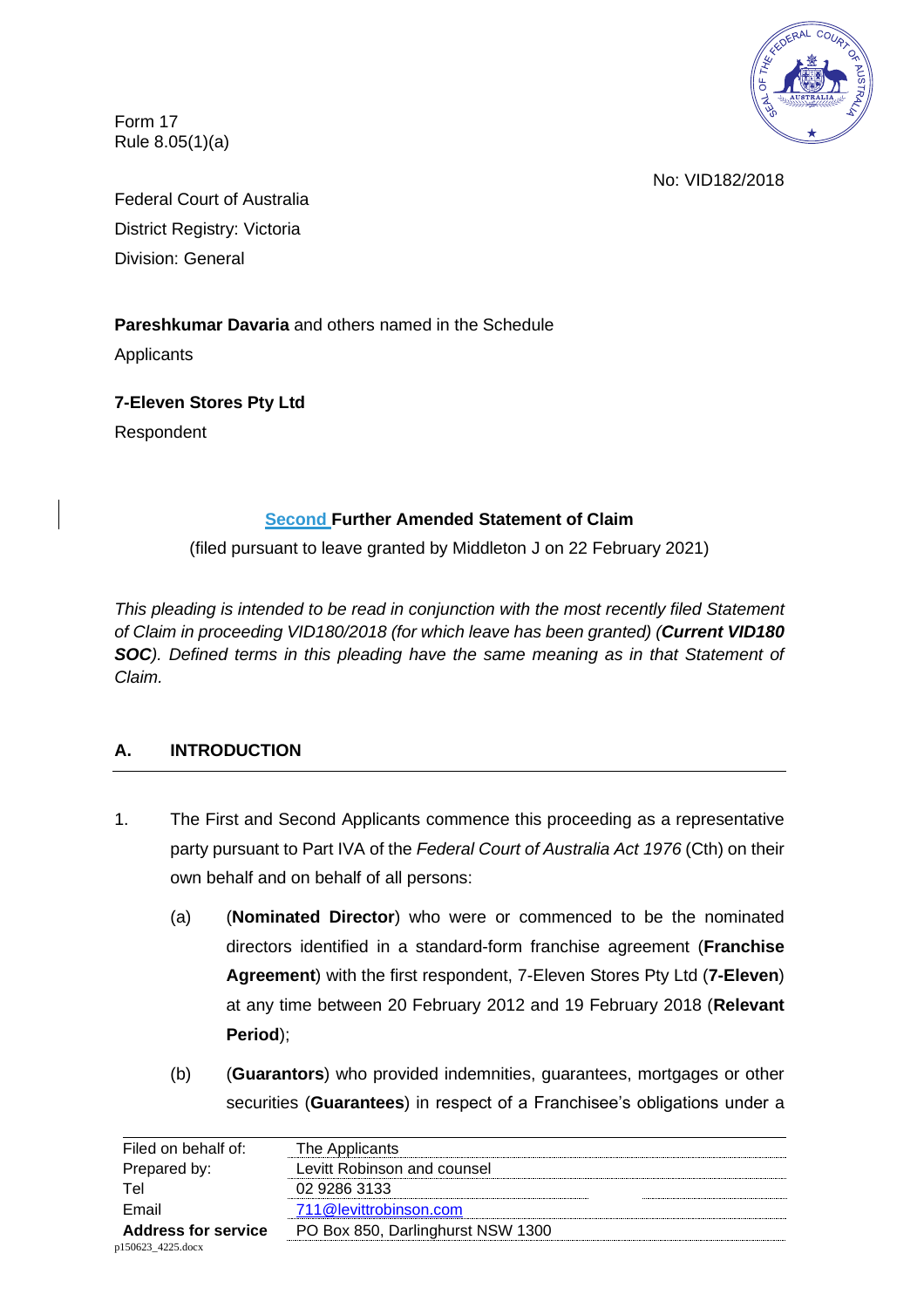Franchise Agreement or Bank Loan Contract entered into by a Franchisee, during the Relevant Period.;

and who have suffered loss and damage as a result of the conduct of either or both of 7-Eleven or the second respondent, ANZ Banking Group Limited (**Bank**), alleged in this SOC.

### *Particulars*

*As at the date of commencement of this proceeding there were, as against 7-Eleveneach respondent, seven or more persons who make the claims set out in this SOC.*

- 1A. The Third and Fourth Applicants are further representative parties pursuant to Part IVA of the FCAA:
	- (a) on their own behalf and on behalf of *Nominated Directors* and Guarantors who entered into a Franchise Agreement during the Relevant Period; but
	- (b) do not make claims in respect of the Average Store Financials Representation or the Future Average Payroll Cost Representation, or the matters alleged in Part C below (Bank Claims).

### *Applicants*

- 2. The First Applicant is the sole director of Davaria Pty Limited (**Franchisee**), the First Applicant in the representative proceeding VID180/2018 (**Franchisee Proceeding**).
- 3. The Second Applicant is a shareholder of the Franchisee.
- 3A. The Third Applicant is the sole director and a shareholder of Kaizenworld Pty Ltd (**Kaizenworld**), the Second Applicant in the Franchisee Proceeding.
- 3B. The Fourth Applicant is a shareholder of Kaizenworld.
- 4. The Franchisee:
	- (a) entered into a Franchise Agreement with 7-Eleven on 19 September 2013, (**Campbelltown Store Franchise Agreement**) in relation to the 7-Eleven store identified in 7-Eleven's records as "Store 2073E" at 229 Queen Street Campbelltown (**Campbelltown Store**);
	- (b) is and at all times since about 13 September 2013 has been the operator of the Campbelltown Store;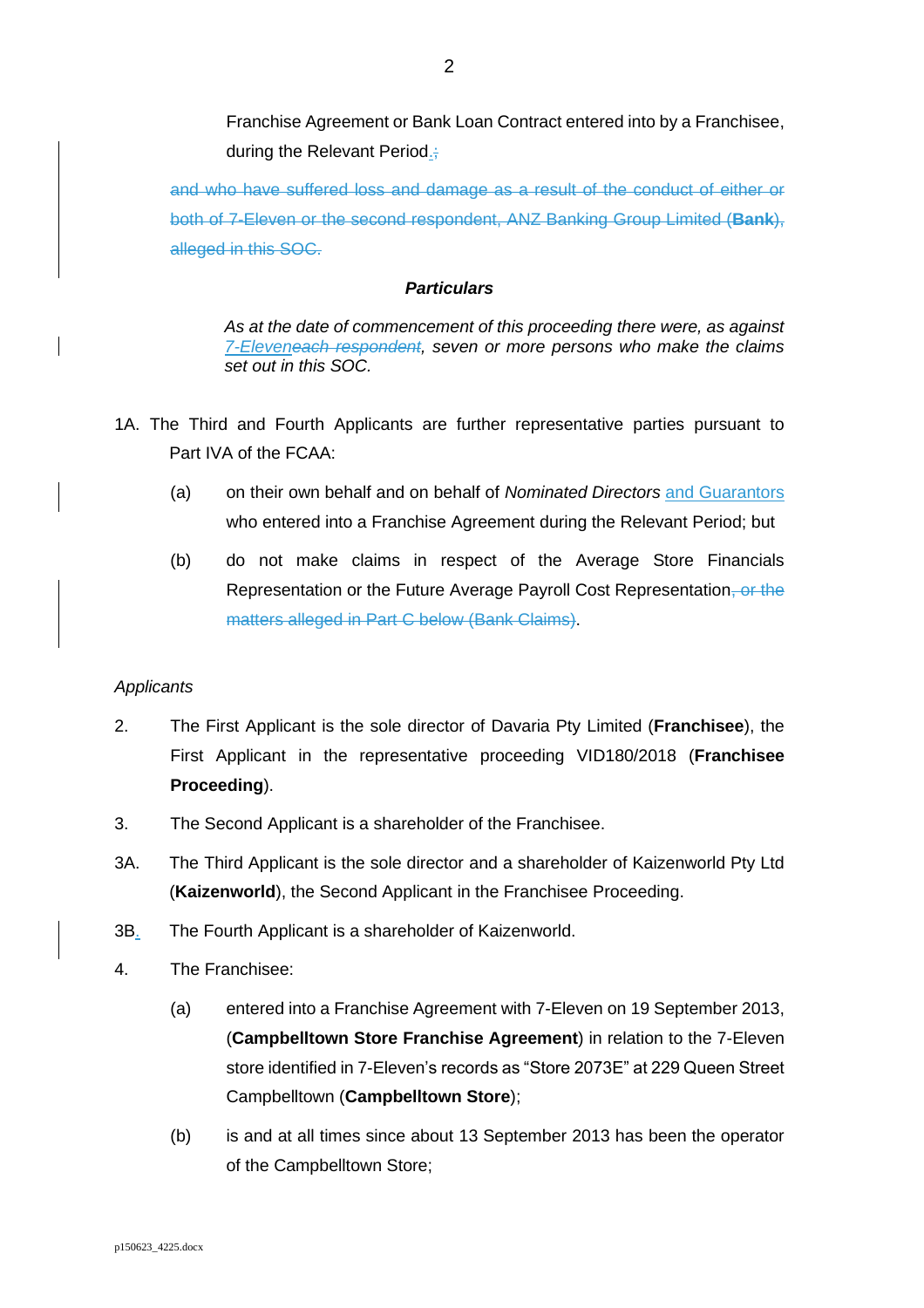#### (c) entered into:

- (i) a Franchise Agreement with 7-Eleven on 27 May 2015 (**Northmead Store Franchise Agreement**) in relation to the 7- Eleven store identified in 7-Eleven's records as "Store 2319B" at 137 Windsor Road, Northmead (**Northmead Store**);
- (ii) a heads of agreement on 9 April 2015 to acquire the goodwill associated with the franchise of the Northmead Store (**Northmead Heads of Agreement**);
- (i)(iii) the Campbelltown Store Loan Contract and Northmead Store Loan Contract, and a further loan in 2015 with the vendor of the goodwill of associated with the franchise of the Northmead Store, for the purpose of acquiring the franchise of each of the Campbelltown Store and the Northmead Store;
- $\frac{1}{(c)(d)}$  is and at all times since about 27 May 2015 has been the operator of the Northmead Store;
- 4A. The First and Second Applicants:
	- (a) entered into:
		- (i) as to the First Applicant:
			- A. a heads of agreement, on or about 31 July 2013, to acquire the goodwill associated with franchise of the Campbelltown Store (**Campbelltown Store Heads of Agreement**), liability under which was assumed by the Franchisee;
			- A.B. a loan agreement with ANZ Banking Group Ltd (the **Bank**) on or about 22 August 2013 (**Campbelltown Loan**); and
			- B.C. agreements to borrow further monies to enable the Franchisee to acquire the franchise associated with the Campbelltown Store, as described in paragraphs 424(b) to 426 of the First Applicant's affidavit filed in these proceedings on 22 October 2020 (**Further Campbelltown Borrowings**), liabilities under which were assumed by the Franchisee;
		- (ii) a further loan agreement with the Bank on or about 12 June 2015 (**Northmead Loan**); and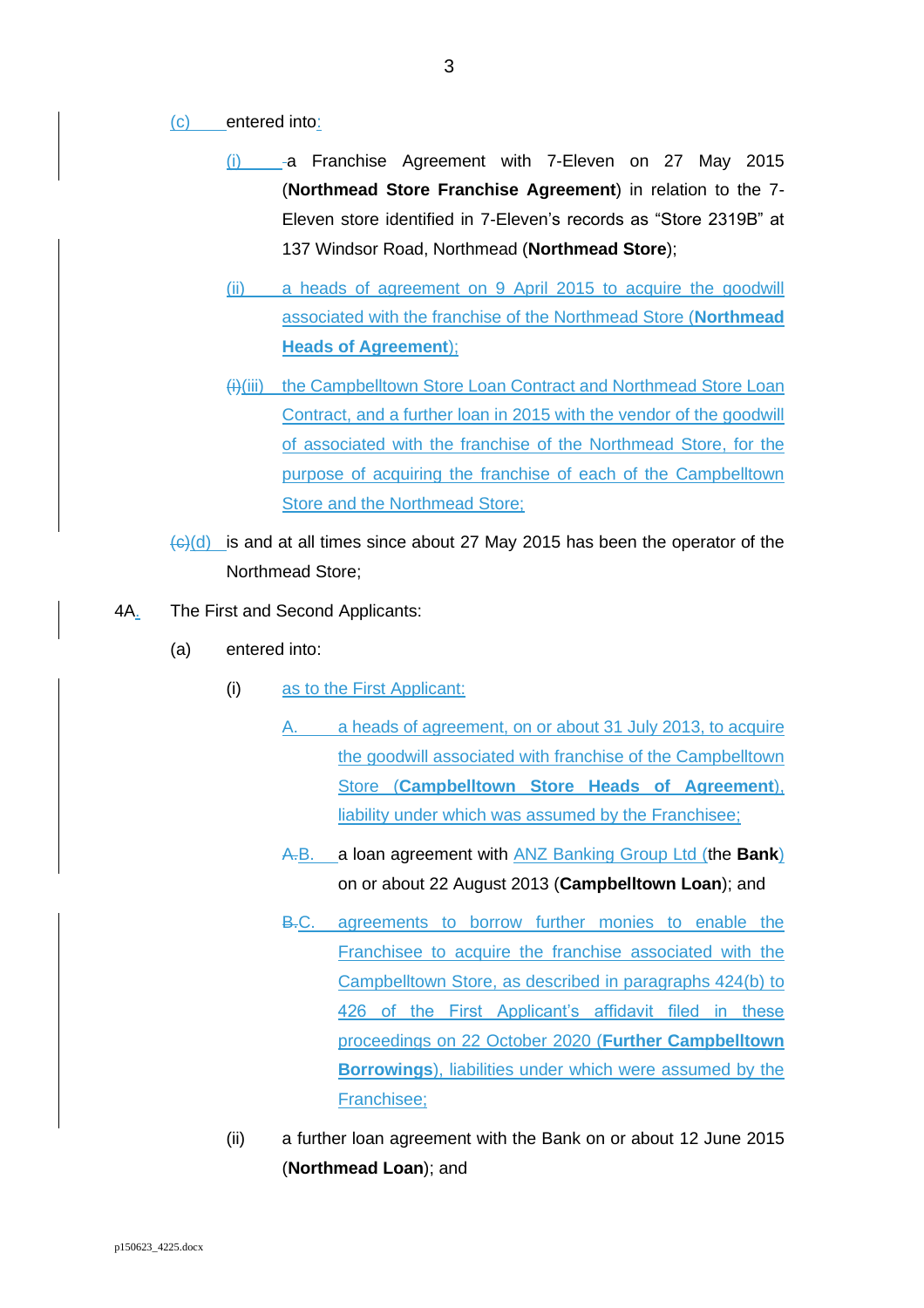- (b) entered into:
	- (i) as to the First Applicant, a guarantee and indemnity in favour of the Bank in respect of the Campbelltown Loan (the **Campbelltown Guarantee**);
	- (ii) individual guarantees and indemnities in favour of the Bank in respect of the obligations of the Franchisee limited to \$1,089,000.00 and, or extending to or including, a registered mortgage of their property situated at 1/32 Alfred Street Granville (together the **Northmead Guarantee** and **Northmead Mortgage**);
- (c) have, since about 22 August 2013, been customers of the Bank.

### 4B. Kaizenworld:

- (a) entered into a Franchise Agreement with 7-Eleven on 2 October 2013, (**South Melbourne Store Franchise Agreement**) in relation to the 7- Eleven store identified in 7-Eleven's records as "Store 1191C" at 322 – 326 Clarendon Street, South Melbourne (**South Melbourne Store**);
- (b) is and at all times since about 29 October 2013 has been the operator of the South Melbourne Store;
- (c) entered into a loan agreement with the Bank on or about 24 September 2013 (**South Melbourne Loan**);
- (d) has, since about 24 September 2013, been a customer of the Bank.
- 4C. The Third Applicant, on about 24 September 2013, entered into:
	- (a) a guarantee and indemnity in favour of the Bank in respect of Kaizenworld's obligations in respect of the South Melbourne Loan, limited to the amount of \$424,363.00 (the **South Melbourne Guarantee**);
	- (b) has, since about 24 September 2013, been a customer of the Bank.

### *Respondents*

- 5. 7-Eleven:
	- (a) is, and was at all material times:
		- (i) a duly incorporated company pursuant to law and capable of being sued in its own name;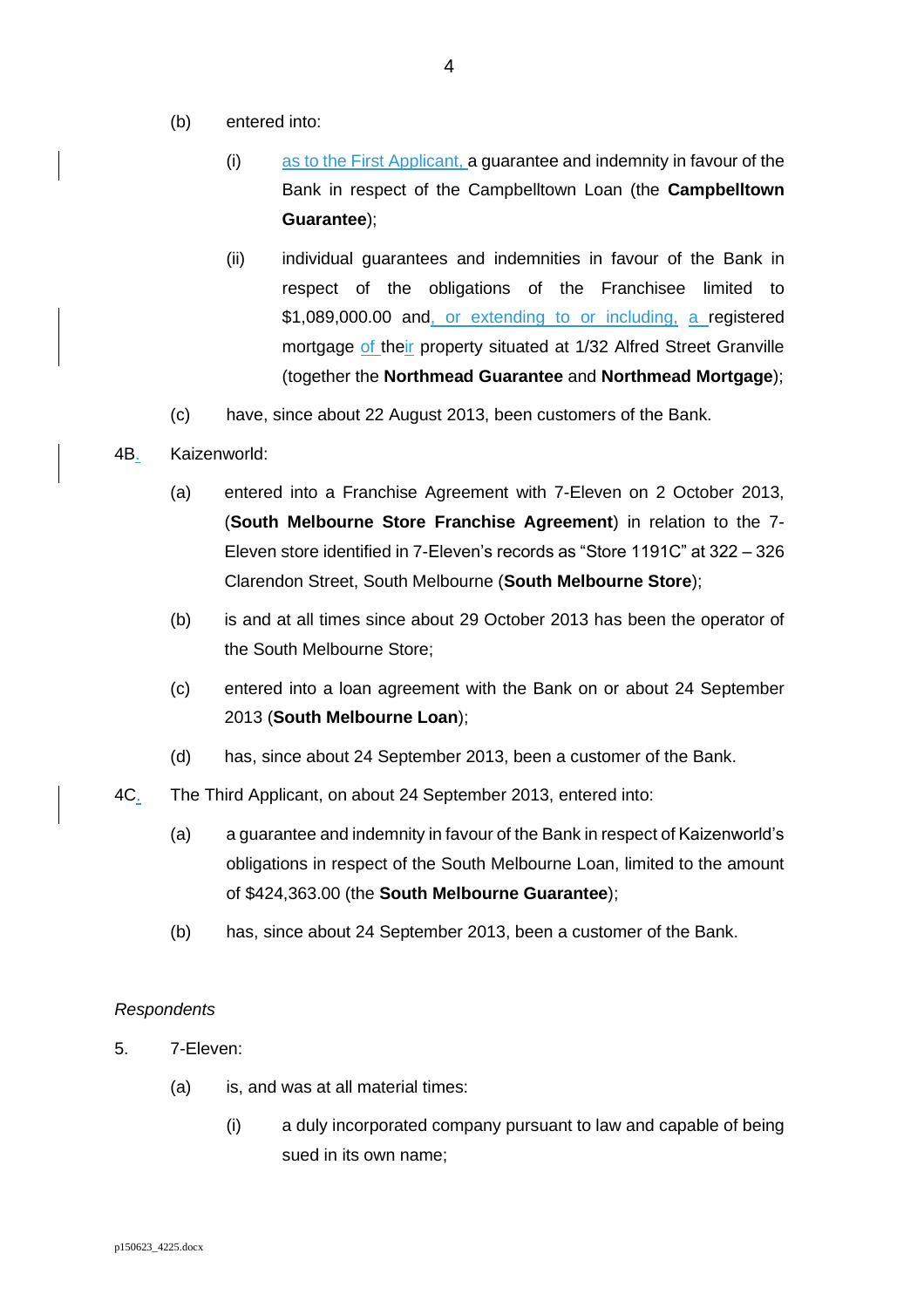(ii) the franchisor in Australia of a system for the identification, fixturisation, layout, merchandising and operation of extended-hour retail stores, identified principally by the trade name and service mark "7-ELEVEN" (*7-Eleven System*) under licence from the Master Franchisor;

#### *Particulars*

### *The* 7-Eleven System *is described and defined in Recital A of the Franchise Agreement.*

*The agreements between 7-Eleven and the Master Franchisor are referred to in Recital D of the Franchise Agreement.*

- (iii) a trading or financial corporation for the purposes of section 4 of the *Competition and Consumer Act 2010* (Cth) (**CCA**) (which definition unless otherwise indicated includes the cognate provision in the *Trade Practices Act 1974* (**TPA**));
- (iv) a "person" within the meaning of: section 18 of the *Australian Consumer Law* (Cth) set out in Schedule 2 of the CCA as applicable pursuant to section 131 of the CCA, and/or its cognates as applicable pursuant to legislation in the States and Territories of Australia (collectively, **ACL**), and, or alternatively, section 12DA of the *Australian Securities and Investment Commission Act 2001* (Cth) (**ASIC Act**);.
- (b) at all material times, supplied services or was engaged with the possible supply of services to the Applicants and each of the Franchisees in trade or commerce within the meaning of sections 2 and 21 of the ACL or sections 4 and 51AC of the TPA, and, or alternatively, financial services, to each of the Franchisees, in trade or commerce within the meaning of sections 12BA and 12CB of the ASIC Act.
- The Bank is, and was at all material times throughout the Relevant Period:
	- (a) a company duly incorporated pursuant to law and capable of being sued in its own name; and
	- (b) a "person" within the meaning of Part 2, Division 2 of the *Australian Securities and Investment Commission Act 2001* (Cth) (**ASIC Act**).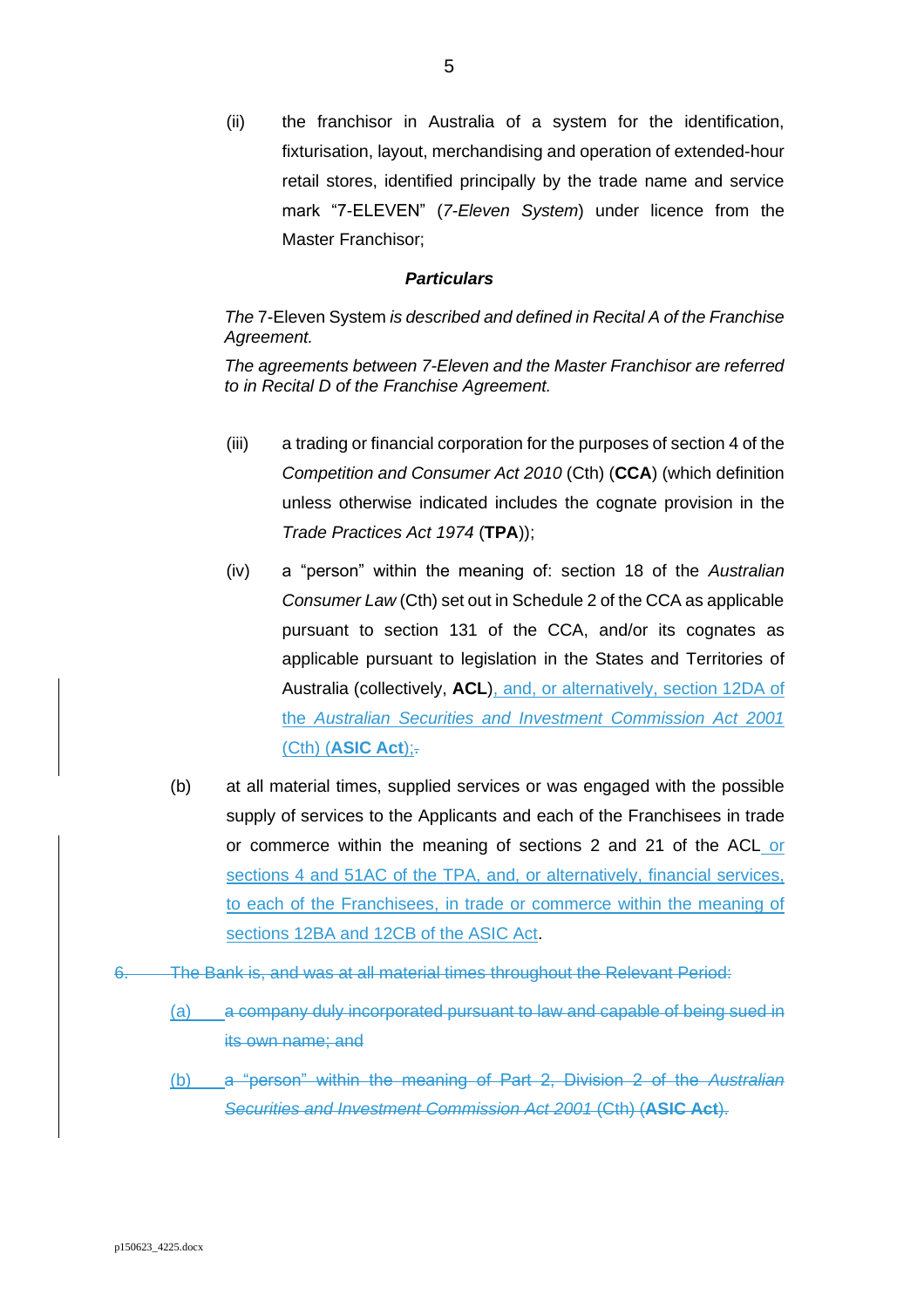# **B. FRANCHISOR DISCLOSURES – CODE BREACHES AND MISLEADING OR DECEPTIVE CONDUCT – APPLICANTS AND FRANCHISEES**

7. The Applicants, Nominated Directors and Guarantors repeat paragraphs 40A to 10596 and 122 to 152 of the Current VID180 SOC as if the same were set out in full herein.

### **B1. Reliance and loss – applicants**

- 8. In deciding to enter into each of the Campbelltown Store Heads of Agreement, the Campbelltown Guarantee and the Campbelltown Franchise Agreement, the First and Second Applicants relied on (alone or in combination):
	- (a) each of:
		- (i) the Goodwill Value Representation,

(ia) the Renewal Representation,

- (ii) the Volume Pricing Representations,
- (iii) the Average Store Financials Accuracy Representation, the Future Average Payroll Cost Representation,
- (iv) the content of the Average Store Financials,
- (v) the Advertising Fund Representation,
- (vi) the 7-Eleven Supplier Representation,

(individually and in combination, the **Misleading or Deceptive Conduct Representations**) and

- <span id="page-6-0"></span>(b) the Campbelltown Store Financials Accuracy Representation; and
- <span id="page-6-1"></span>(c) the Campbelltown Store Future Payroll Cost Representation

(the representations i[n \(b\)](#page-6-0) and [\(c\)](#page-6-1) being together and severally the **Campbelltown Representations**).

## *Particulars*

*Particulars will be provided, if requested, after affidavits or outlines of evidence are served.*

9. Further and in the alternative, if the Misleading or Deceptive Conduct Representations and/or the Code Disclosure Contraventions (or any of them)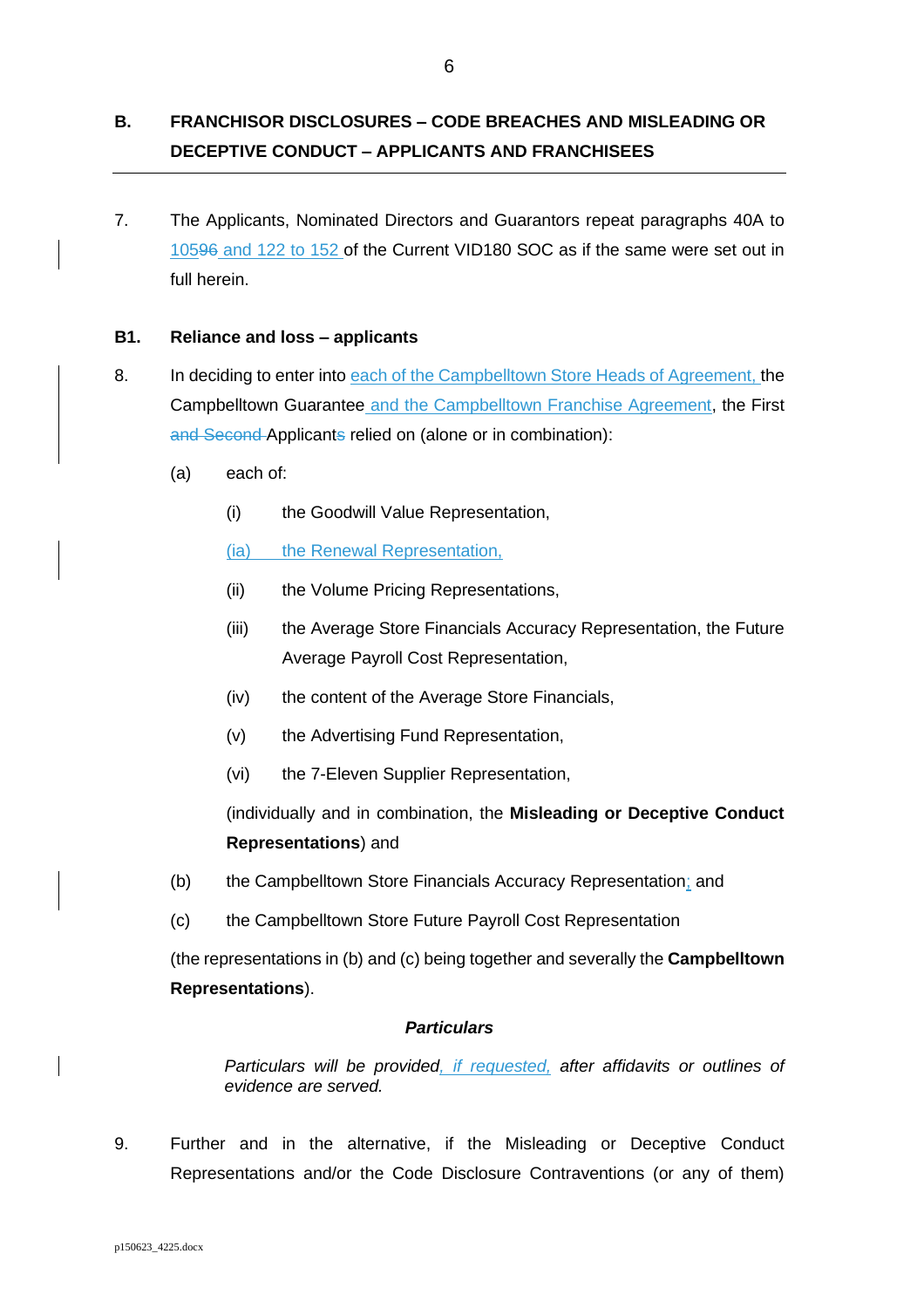and/or the Campbelltown Representations (alone or in combination) had not occurred:

- (a) the Franchisee would not have entered into the Campbelltown Store Loan Contract or the Campbelltown Store Franchise Agreement, or acquired the goodwill associated with the franchise of the Campbelltown Store (as pleaded in paragraph 97 of the Current VID180 SOC); and
- (b) the First and Second Applicants would not have entered into any of the Campbelltown Store Heads of Agreement, the Campbelltown Guarantee or the Campbelltown Store Franchise Agreement; and
- <span id="page-7-0"></span>(c) none of the matters pleaded in paragraphs 10, 11 and 12 herein would have transpired.
- 10. By reason of the financial and operational obligations of the Franchisee in respect of the Campbelltown Store Franchise Agreement and the Campbelltown Store Loan Contract, the First and Second Applicants from 19 September 2013:
	- (a) gave up, or reduced the hours worked in, the employment they enjoyed prior to the Franchisee entering the Campbelltown Store Franchise Agreement;
	- (aa) further or alternatively in respect of the First Applicant, did not, and/or lost the opportunity to:
		- (i) pursue, as he would have, the obtaining of registration as a pharmacist in Australia; and
		- (ii) earn income as a registered pharmacist;
	- (b) worked, instead, in, or in respect of, the Campbelltown sStore over longer hours and for no wages, or lower wages, and lower income (including from profit drawings) than they would have earned from continuing their former employments; and
	- (c) further or alternatively, did not have, utilise and/or enjoy (as they otherwise would have), and lost the benefit and value of, the time that they would have had, utilised and/or enjoyed, by not working for all of the hours that they did in, or in respect of, the Campbelltown store.

## *Particulars*

*Particulars will be provided, if requested, after affidavits or outlines of evidence are served.*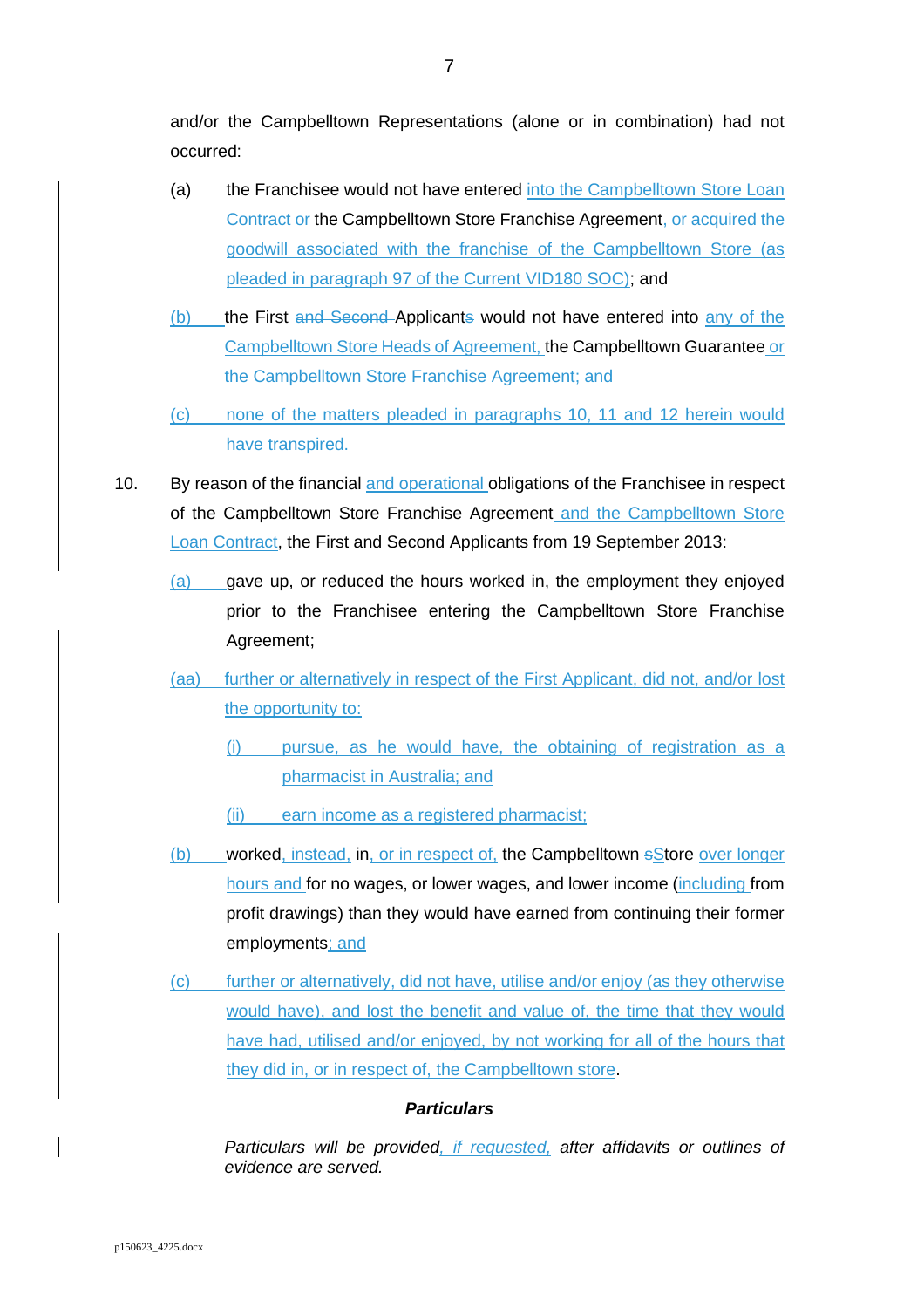- <span id="page-8-1"></span><span id="page-8-0"></span>11. Further:
	- (a) the Franchisee entered the Northmead Heads of Agreement and Northmead Store Franchise Agreement and the First and Second Applicants entered into the Northmead Guarantee and the Northmead Mortgage in an effort to repair the financial prejudice suffered by them as a result of their Franchisee's and First Applicant's financial commitments in connection with the Campbelltown Store;
	- (b) but for their Franchisee's and First Applicant's financial commitments in connection with the Campbelltown Store, the Franchisee would not have entered the Northmead Store Franchise Agreement and the First and Second Applicants would not have entered into the Northmead Guarantee and the Northmead Mortgage;
	- (c) in the premises set out in [\(a\)](#page-8-0) an[d \(b\)](#page-8-1) hereof, and paragraphs 8 and 9 above, the Misleading or Deceptive Conduct Representations, the Code Disclosure Contraventions and the Campbelltown Representations (alone or in combination) were a material cause of the Franchisee entering the Northmead Store Franchise Agreement and the First and Second Applicants entering into the Northmead Guarantee and the Northmead Mortgage.
- <span id="page-8-2"></span>12. By reason of the financial obligations of:
	- (a) the Franchisee in respect of the Campbelltown Loan, Further Campbelltown Borrowings and Campbelltown Store Franchise Agreement, and the Northmead Store Heads of Agreement, Northmead Loan and Northmead Store Franchise Agreement, and
	- (aa) the First Applicant in respect of the Campbelltown Store Franchise Agreement, Further Campbelltown Borrowings and the Campbelltown Guarantee; and
	- (b) the First and Second Applicants in respect of the Northmead Store Franchise Agreement, the Northmead Guarantee and the Northmead Mortgage;

the First and Second Applicants: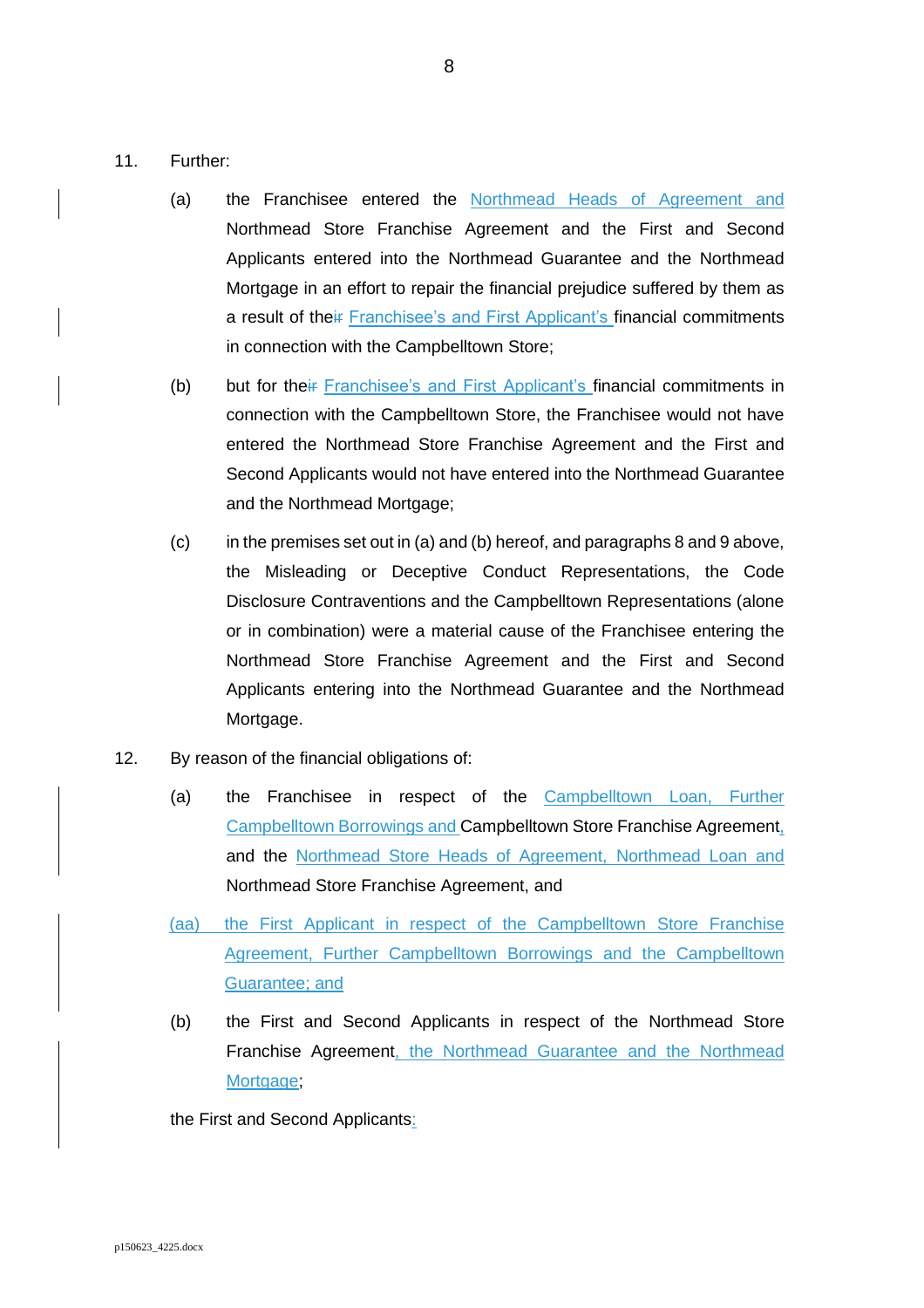- (i) from 19 September 2013 worked in the Campbelltown Store, and from 5 June 2015 also worked in the Northmead Store, for longer hours and no wages, or lower wages, and lower income (from profit drawings) than they would have earned from:
	- continuing their former employment (as they would have); and
	- B. further or alternatively as to the First Applicant, from earning income as a registered pharmacist;-
- $(H)(ii)$  further or alternatively, did not have, utilise and/or enjoy (as they otherwise would have), and lost the benefit and value of, the time that they each would have had, utilised and/or enjoyed, by not working for all of the hours that they did in, or in respect of, the Campbelltown Store and the Northmead Store.

*Particulars will be provided, if requested, after affidavits or outlines of evidence are served.* 

12A. In deciding:

# (a) to execute the South Melbourne Store Franchise Agreement, the Third and Fourth Applicant relied; and

(b) to enter into the South Melbourne Guarantee, the Third Applicant relied,

save for the Average Store Financials Accuracy Representation and the Future Average Payroll Cost Representation, on (alone or in combination) each of the Misleading or Deceptive Conduct Representations.

### *Particulars*

*Particulars will be provided, if requested, after affidavits or outlines of evidence are served.* 

- 12B. Further and in the alternative, if the Misleading or Deceptive Conduct Representations referred to in paragraph 12A above, and/or the Code Disclosure Contraventions (or any of them), had not occurred:
	- (a) Kaizenworld would not have entered any of South Melbourne Heads of Agreement, the South Melbourne Store Loan Contract or the South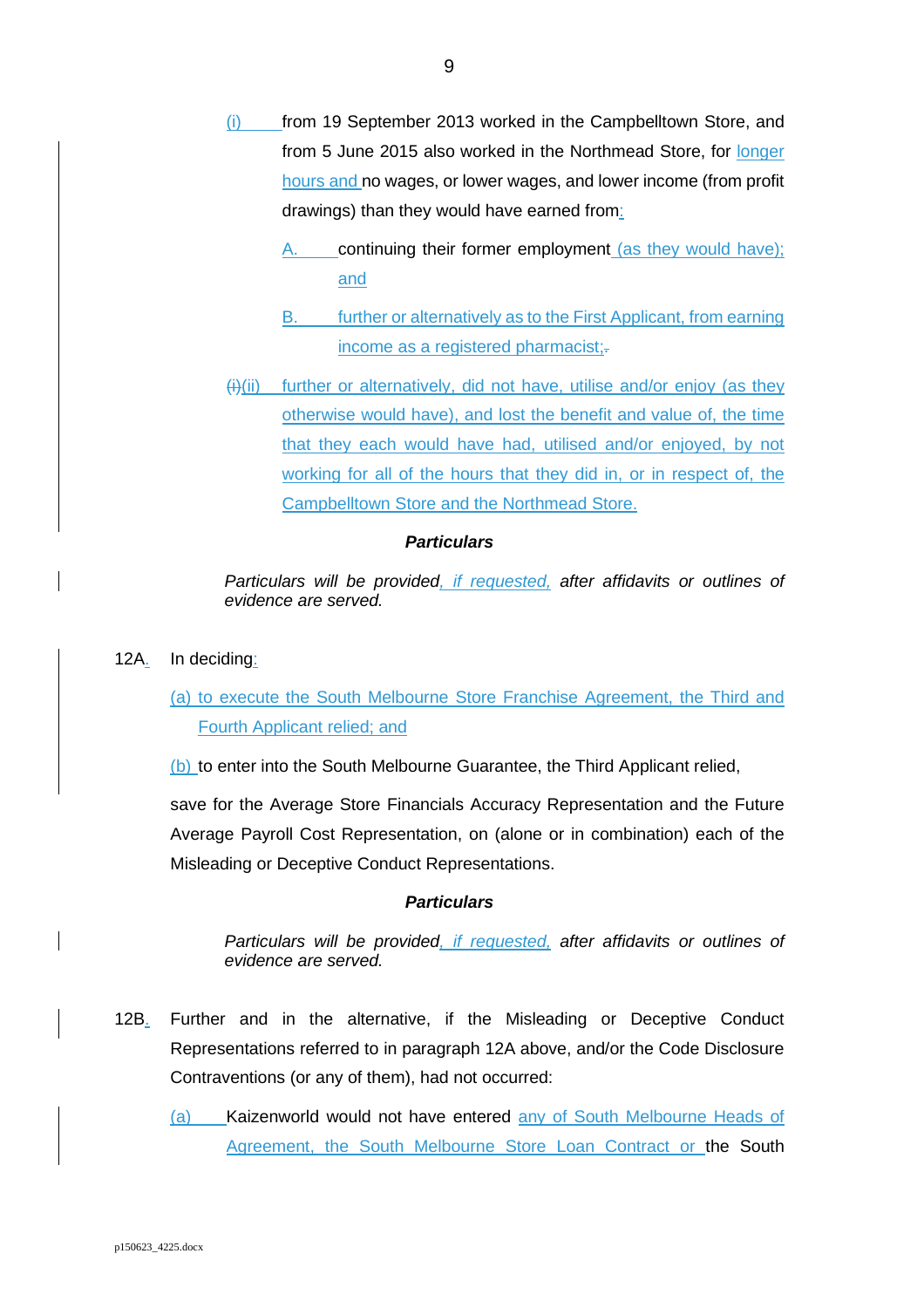Melbourne Store Franchise Agreement (as pleaded in paragraph 101A of the Current VID180 SOC);

- (aa) neither of the Third Applicant or Fourth Applicant would have signed the Franchise Agreement as *Nominated Directors* of Kaizenworld;
- $\frac{f(x)}{f(x)}$  the Third Applicant would not have entered into the South Melbourne Guarantee;

 $\frac{d(x)}{dx}$  from no later than July 2013:

- (i) the Third Applicant:
	- A. did not (as he would have pursued and obtained), and/or lost the opportunity to<sub> $<sub>1</sub>$ </sub> pursue and obtain, employment in</sub> the field of travel tourism and/or aviation and logistics; and
	- A.B. further or alternatively, would have utilised and/or enjoyed, and/or lost the benefit and value of, the time that he would have had available to him by not working all of the hours that he did in, or in respect of, the South Melbourne Store;

(ii) the Fourth Applicant:

- A. did not (as she would have pursued and obtained), and/or lost the opportunity to, pursue and obtain, employment in the field of software development and implementation, or education and employment in field of childcare; and
- B. further or alternatively, would have utilised and/or enjoyed, and/or lost the benefit and value of, the time that she would have had available to her by not working for all of the hours that she did in, or in respect of, the South Melbourne Store.

### *Particulars*

*Particulars will be provided, if requested, after affidavits or outlines of evidence are served.*

12C. By reason of Kaizenworld's and their obligations in respect of the South Melbourne Store Franchise Agreement and South Melbourne Loan, the Third and Fourth Applicants: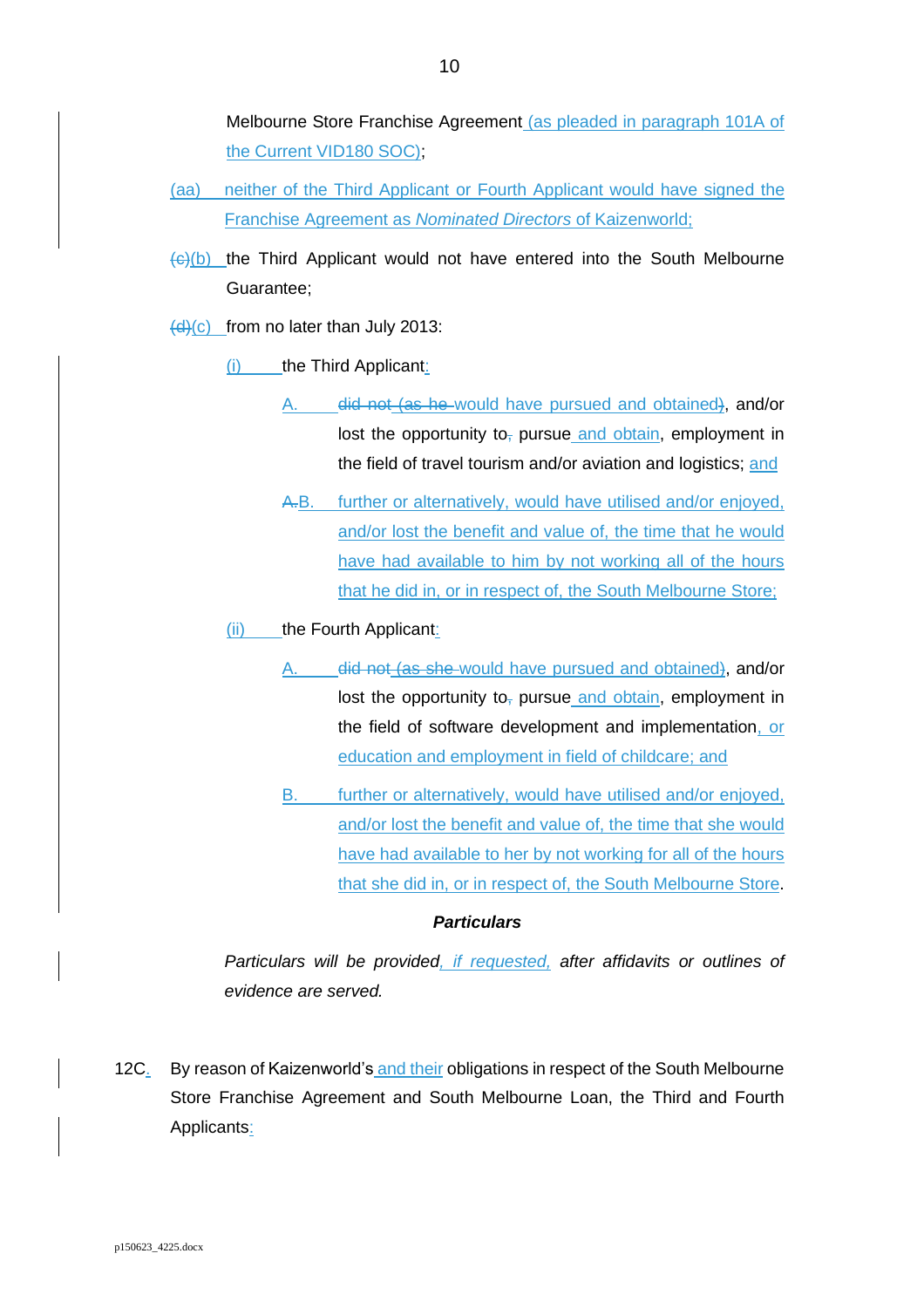- (a) \_\_\_-worked in the South Melbourne store for longer hours and lower wages, and lesser income (including from profit drawings), than they would have earned from pursuing the employment described in paragraph 12B(c) above; and
- (a)(b) further or alternatively, did not have, utilise and/or enjoy, and lost the benefit and value of, the time that they each would have had available by not working for all of the hours that they did in, or in respect of, the South Melbourne Store.

*Particulars will be provided, if requested, after affidavits or outlines of evidence are served.* 

12D. In the premises in paragraphs 12A to 12C above, the Third and Fourth Applicants have suffered loss and damage, and are likely to suffer further loss and damage, caused by the Misleading or Deceptive Conduct Representations referred to in paragraph 12A above and/or the Code Disclosure Contraventions, including continuing liability as Nominated Directors and (as to the Third Applicant) continuing liability under the South Melbourne Guarantee.

### *Particulars*

*Further particulars of loss will be provided, if requested, after service of the Applicants' affidavits or outlines of evidence and expert evidence.*

- 13. In the premises in paragraphs [9\(c\),](#page-7-0) 11 and [12,](#page-8-2) the First and Second Applicants have suffered loss and damage, and are likely to suffer further loss and damage, caused by:
	- (a) the Misleading or Deceptive Conduct Representations, or, further or alternatively,
	- (aa) the Code Disclosure Contraventions, or, further or alternatively,

 $(b)$  the Campbelltown Representations,

including continuing liability under the Campbelltown Guarantee (as to the First Applicant), the Northmead Guarantee and the Northmead Mortgage.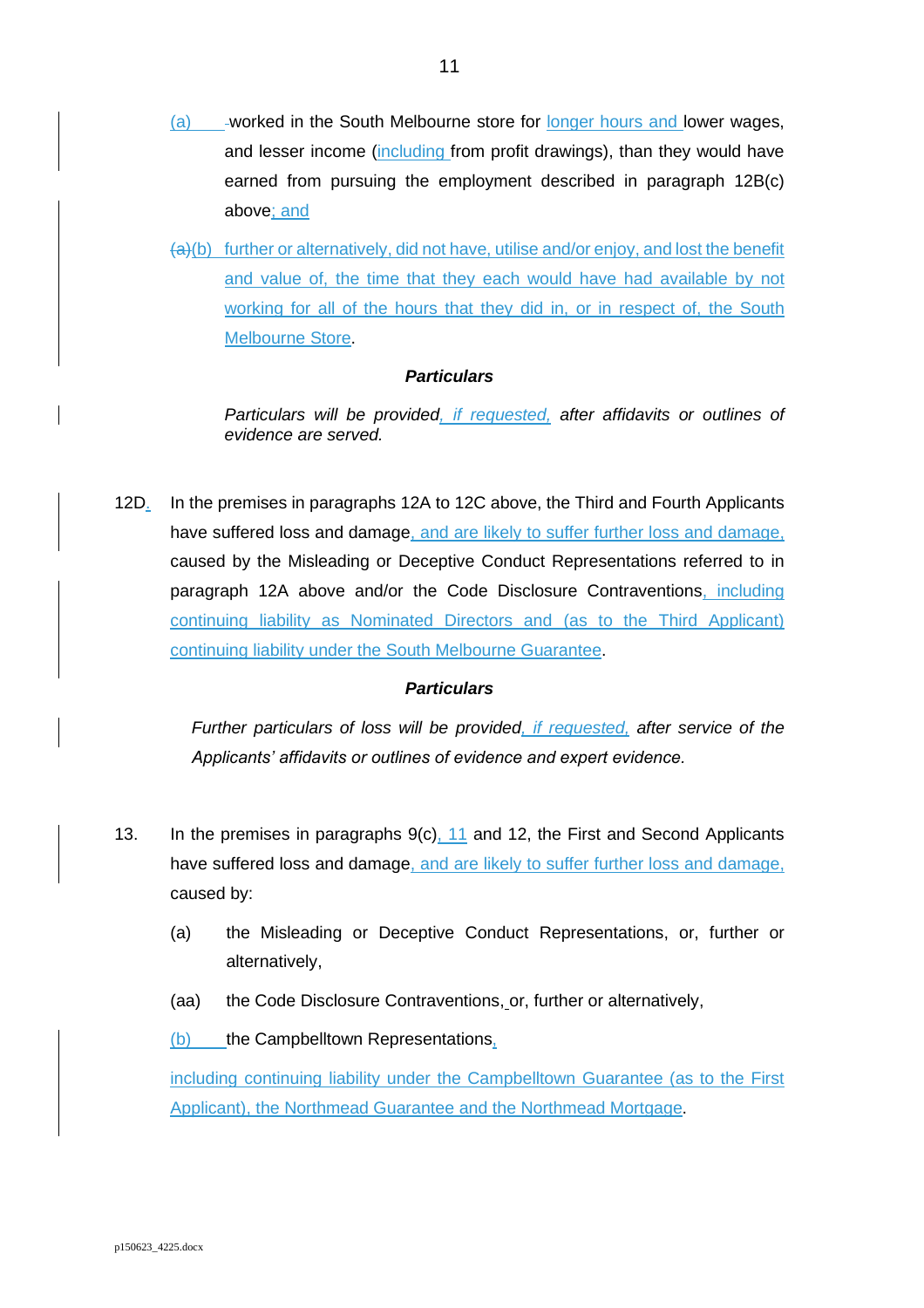*Further particulars of loss will be provided, if requested, after service of the Applicants' affidavits or outlines of evidence and expert evidence.* 

### **Foregone Income & Guarantee Losses – Group Member**

<span id="page-12-0"></span>14. In deciding to enter into their respective Franchise Agreements and Guarantees some or all of the other Nominated Directors and Guarantors directly relied on one or more of the Misleading or Deceptive Conduct Representations (alone or in combination).

### *Particulars*

*Particulars relating to individual group members may be provided following the trial of the common questions or otherwise as the Court may direct.* 

<span id="page-12-1"></span>15. Further and in the alternative, if the Misleading or Deceptive Conduct Representations (alone or in combination) and/or the Code Disclosure Contraventions (or any of them) had not occurred, some or all of the Nominated Directors and Guarantors would not have entered into their respective Franchise Agreements and Guarantees.

### *Particulars*

*Particulars relating to individual group members may be provided following the trial of the common questions or otherwise as the Court may direct.* 

- 16. By reason of their financial obligations in respect of or arising from their respective Franchise Agreements or Guarantees, some or all of the Nominated Directors and Guarantors:
	- (a) gave up, or reduced the hours worked in, the employment they enjoyed, or would otherwise have pursued, prior to making their respective Franchise Agreements or giving their respective Guarantees;
	- (aa) further or alternatively, did not, and/or lost the opportunity to, pursue, as they otherwise would have:
		- (i) more lucrative employment; and, or alternatively,
		- (ii) further education; and, or alternatively,
		- (iii) investment, through use of available funds;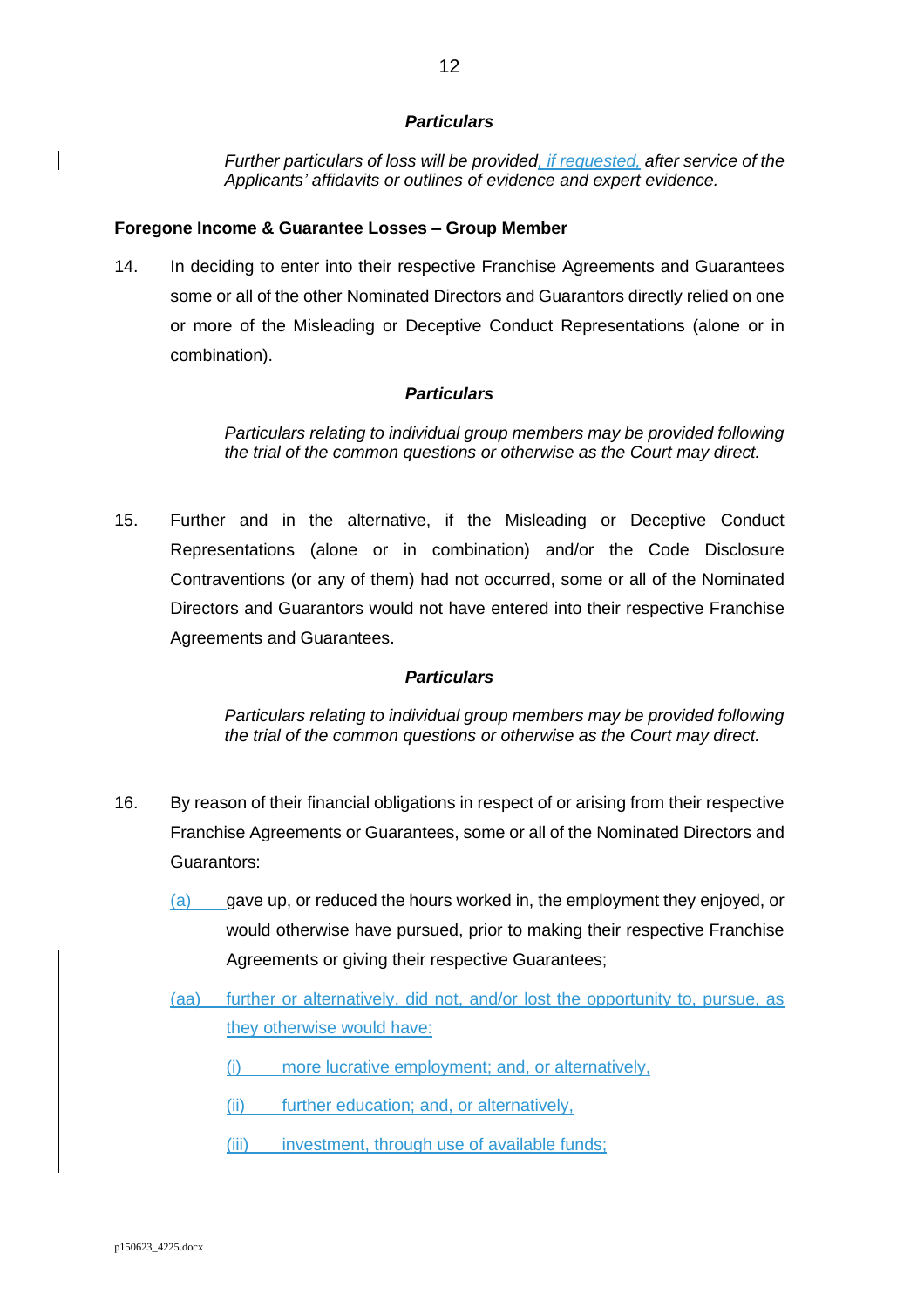- $(a)(b)$  worked in their Franchise store for no wages, or lower wages, and lower income (from profit drawings) than they would have earned from continuing their former, or from pursuing other, employments; further or alternatively
- (ba) did not have, utilise and/or enjoy (as they otherwise would have), and lost the benefit and value of, the time that they would have had, utilised and/or enjoyed, by not working for all of the hours that they did in, or in respect of, their Franchise store;
- (b)(c) suffered losses, or are likely to suffer losses, by reason of their Guarantees being enforced.

*Particulars relating to individual group members may be provided following the trial of the common questions or otherwise as the Court may direct.* 

17. In the premises set out in paragraphs [14,](#page-12-0) an[d 15](#page-12-1) and 16 above, some or all of the Nominated Directors and Guarantors have suffered, and/or are likely to suffer, loss and damage caused by the Misleading or Deceptive Conduct Representations and/or the Code Disclosure Contraventions.

### *Particulars*

*Particulars relating to individual group members may be provided following the trial of the common questions or otherwise as the Court may direct.* 

*The loss suffered by Nominated Directors and Guarantors will also be calculated in accordance with the methodology stated in particulars to paragraphs 12D and 13 above as applicable to the respective Stores of the Franchisees.* 

- **B3. Unconscionable Conduct**
- 17A. Further or alternatively, **t**he Applicants repeat paragraphs 106 to 121 of the Current VID180 SOC as if the same were set out in full herein.
- 17B. By reason of the Unconscionable Conduct as described in paragraph 116 of the Current VID180 SOC (as adopted by paragraph 17A herein):
	- (a) the Franchisee entered into each of the Campbelltown Store Loan Contract, the Campbelltown Store Franchise Agreement, assumed liability for the Further Campbelltown Borrowings and acquisition of the goodwill associated with the franchise of the Campbelltown Store;
	- (b) the First Applicant: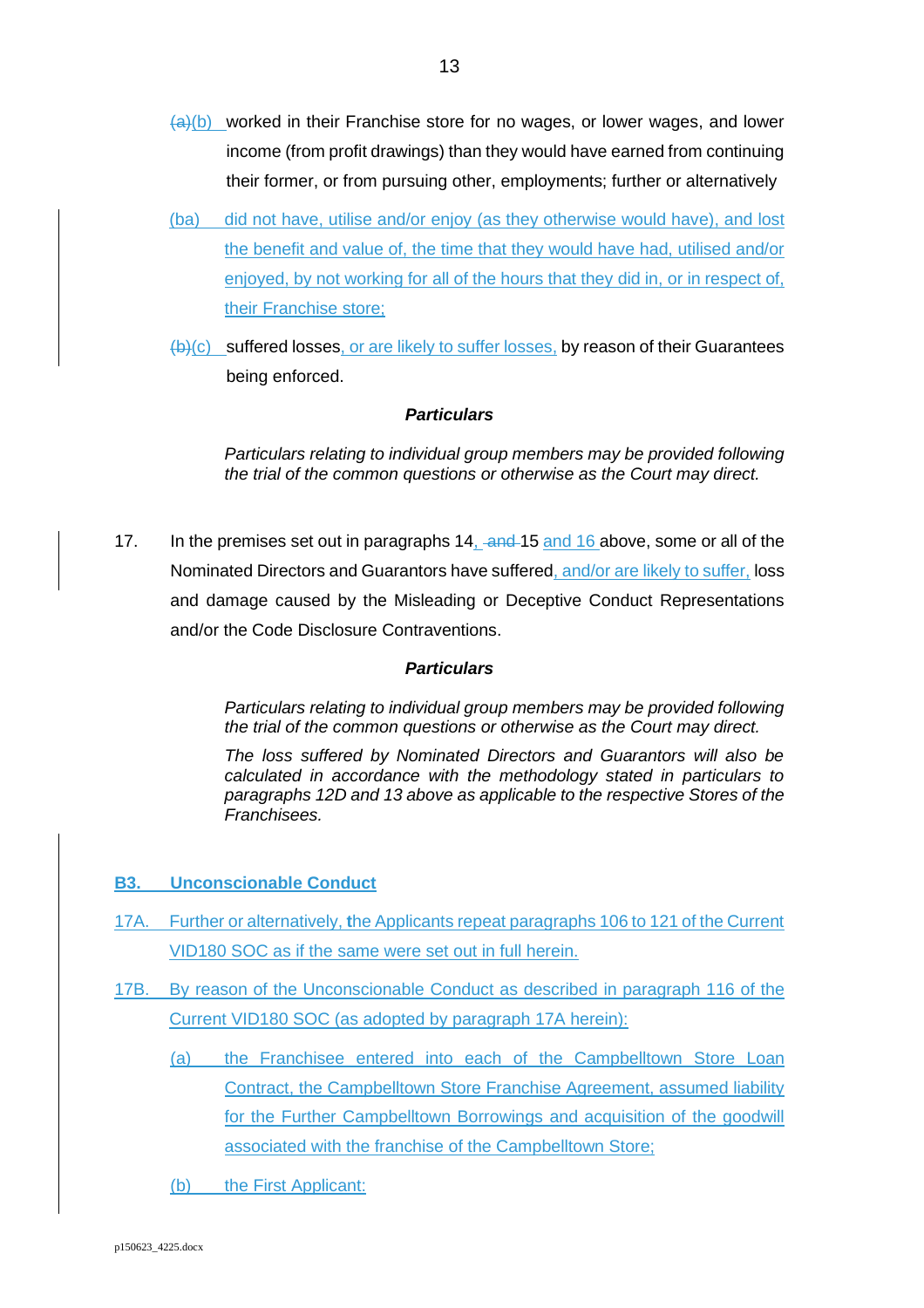- (i) entered into each of the Campbelltown Heads of Agreement, Campbelltown Guarantee and the Campbelltown Franchise Agreement (as the Nominated Director); and
- (ii) made the Further Campbelltown Borrowings;
- (c) the Franchisee and the First Applicant entered into the Northmead Store Franchise Agreement (the First Applicant as the Nominated Director);
- (d) the First and Second Applicants entered into the Northmead Guarantee and Northmead Mortgage;
- (e) the First and Second Applicants have suffered loss and damage as pleaded in paragraphs 10 to 12 and 13 herein;
- (f) Kaizenworld entered into each of the South Melbourne Heads of Agreement, the South Melbourne Store Loan Contract and the South Melbourne Store Franchise Agreement;
- (g) the Third Applicant entered into the South Melbourne Store Guarantee;
- (h) the Third and Fourth Applicants entered into the South Melbourne Store Franchise Agreement, as Nominated Directors;
- (i) the Third and Fourth Applicants have suffered loss and damage as pleaded in paragraphs 12C and 12D herein;
- (j) other Franchisees entered into Heads of Agreement for the purchase of the goodwill of their Stores, loan agreements to defray the costs associated with the purchase of the goodwill of their Stores and any acquisition costs related to their Franchise Agreements, and Franchise Agreements;
- (k) other Nominated Directors entered into Franchise Agreements;
- (l) other Guarantors entered into Guarantees;
- (m) those Nominated Directors and Guarantors have suffered loss and damage, as pleaded in paragraphs 16 and 17 herein.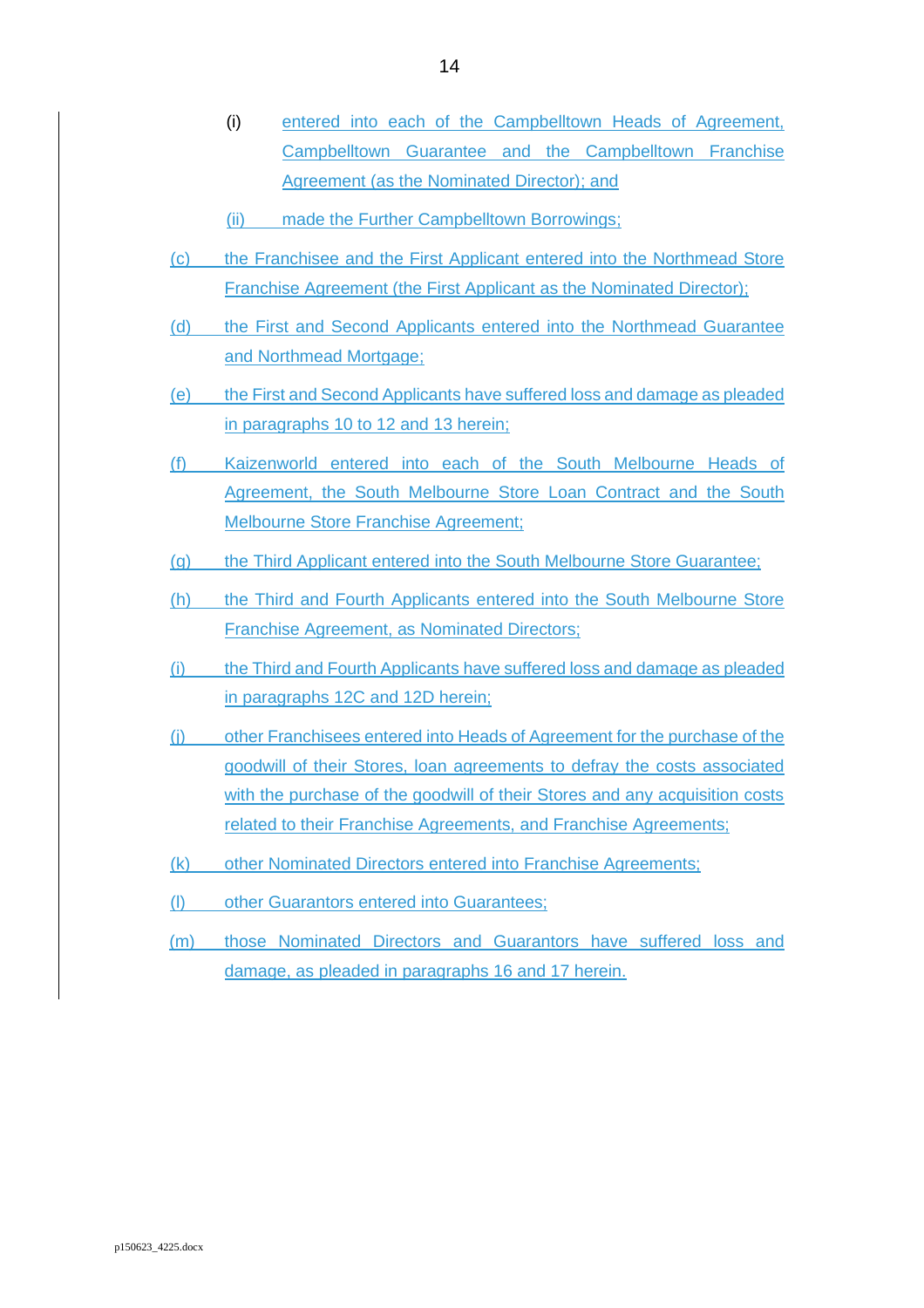#### **C. [DELETED] BANK CLAIMS**

#### 18. to 45. [deleted]

#### **C1. [Deleted] Relationship between the Bank and 7-Eleven**

18. [Deleted] The First and Second Applicants repeat paragraphs 122 to 135 of the Current VID180 SOC as if the same were set out in full herein.

- <span id="page-15-2"></span>19. [Deleted] By reason of the matters set out in paragraphs 131 to 134 of the Current **VID180 SOC:**
- (a) the Banking Code Application Term and
- (b) the Fair and Reasonable Conduct Term;

were terms of the contract of guarantee between each of the First and Second Applicants or Guarantor and the Bank.

- <span id="page-15-0"></span>20. [Deleted]Further and in the alternative, in the premises set out in paragraphs 131 to 134 of the Current VID180 SOC the Bank represented to each of the First and Second Applicants or Guarantor that it would observe:
- (a) the Banking Code Application Term and
- (b) the Fair and Reasonable Conduct Term;
- 18. in its dealings with them in respect of the Guarantee (**Guarantor Protection Representations**).
- 21. [Deleted]The representation referred to in paragraph [20](#page-15-0) was:
- (a) made in trade or commerce within the meaning of the ACL; further and alternatively
- (b) ASIC Act; and

(c) a continuing representation up to at least the time each of the First and Second Applicants or Guarantor executed the Guarantee.

<span id="page-15-1"></span>**C2. [Deleted] First and Second Applicants' claim – Campbelltown Store Loan** 

22. [Deleted] The First and Second Applicants repeat paragraphs 136 to 142 of the Current VID180 SOC as if the same were set out in full herein.

<span id="page-15-3"></span>23. [Deleted] By reason of the matters pleaded in paragraph [22](#page-15-1) above, the Bank: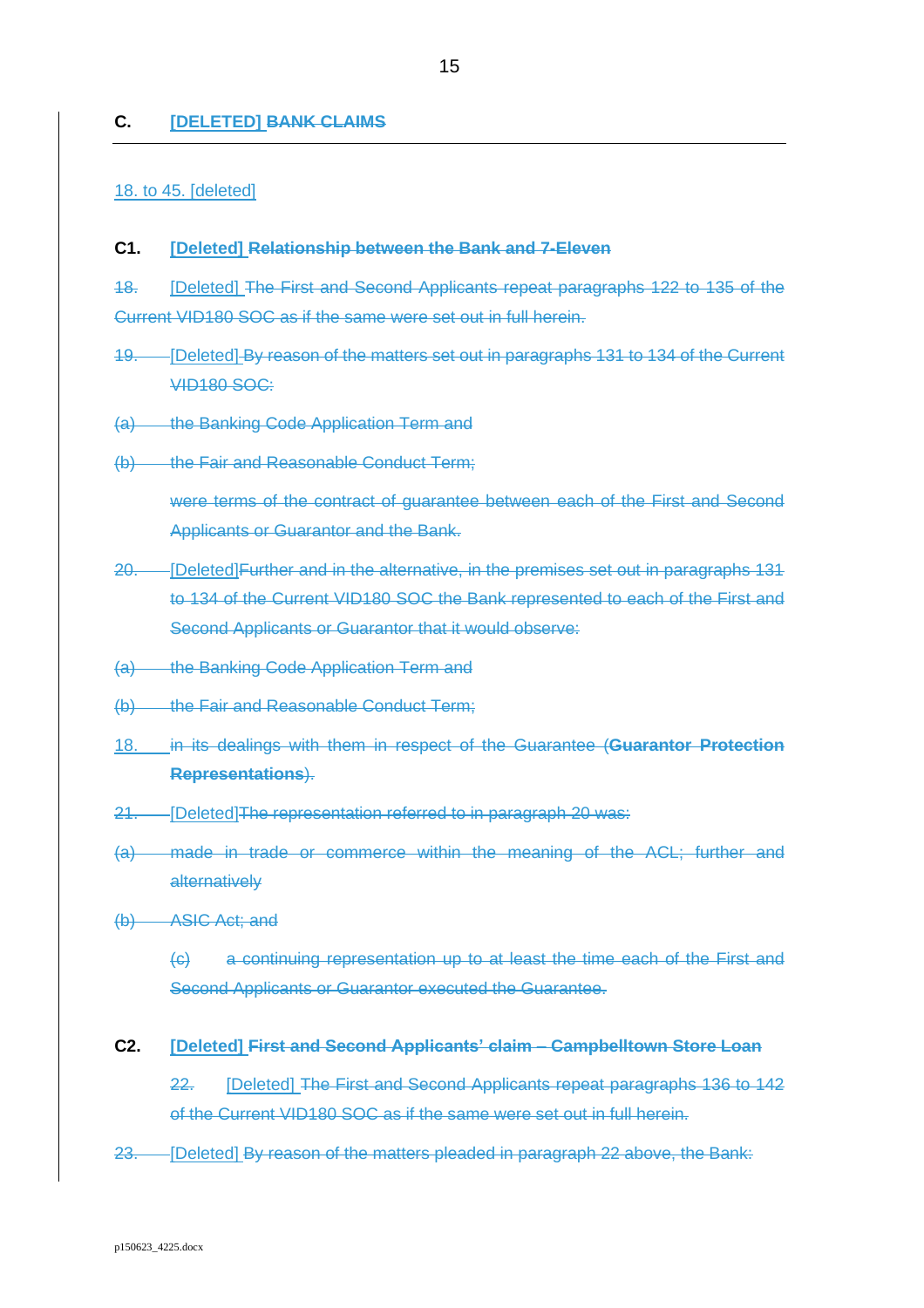- <span id="page-16-0"></span>(a) by approving the Campbelltown Loan Application:
- (i) breached the Prudential Obligations Term of the Bank's contract with the Franchisee, being the Campbelltown Store Loan Contract;
- (ii) breached the Prudent Banker Term of the Campbelltown Store Loan Contract; and
- (b) by procuring the Campbelltown Guarantee despite the circumstances referred to in [\(a\)](#page-16-0) hereof:
- (i) failed to act fairly and reasonably in respect of the First and Second Applicants, in breach of the Fair and Reasonable Conduct Term referred to in paragraph [20](#page-15-0) above; further or alternatively
- (ii) by failing to correct or withdraw the Guarantor Protection Representations before the First and Second Applicants executed the Campbelltown Guarantee – engaged in conduct that was misleading or deceptive, or likely to mislead or deceive, in contravention of the ACL and ASIC Act;

(together and severally, **Bank's Lending Breaches**).

- <span id="page-16-1"></span>24. [Deleted] But for the Bank's Lending Breaches:
- (a) the Bank would not have advanced loan funds to the Franchisee for the purchase of the Campbelltown Store; and
	- (b) the First and Second Applicants would not have entered into the Campbelltown Guarantee.
- <span id="page-16-5"></span>25. [Deleted] By reason of the matters pleaded in paragraphs [19](#page-15-2) to [24](#page-16-1) above, the First and Second Applicants suffered loss and damage.

### *Particulars*

*The First and Second Applicants refer to and repeat the particulars of loss of personal income set out under paragraphs [10](#page-7-0) and [12](#page-8-2) above. Further particulars may be provided prior to trial and after receipt of experts' reports.* 

<span id="page-16-2"></span>Northmead Store Loan Contract and loan approval process

26. [Deleted] The First and Second Applicants repeat paragraphs 146 to 153 of the Current VID180 SOC as if the same were set out in full herein.

- <span id="page-16-4"></span>27. [Deleted] By reason of the matters pleaded in paragraph [26,](#page-16-2) the Bank:
- <span id="page-16-3"></span>(a) by approving the Northmead Loan Application: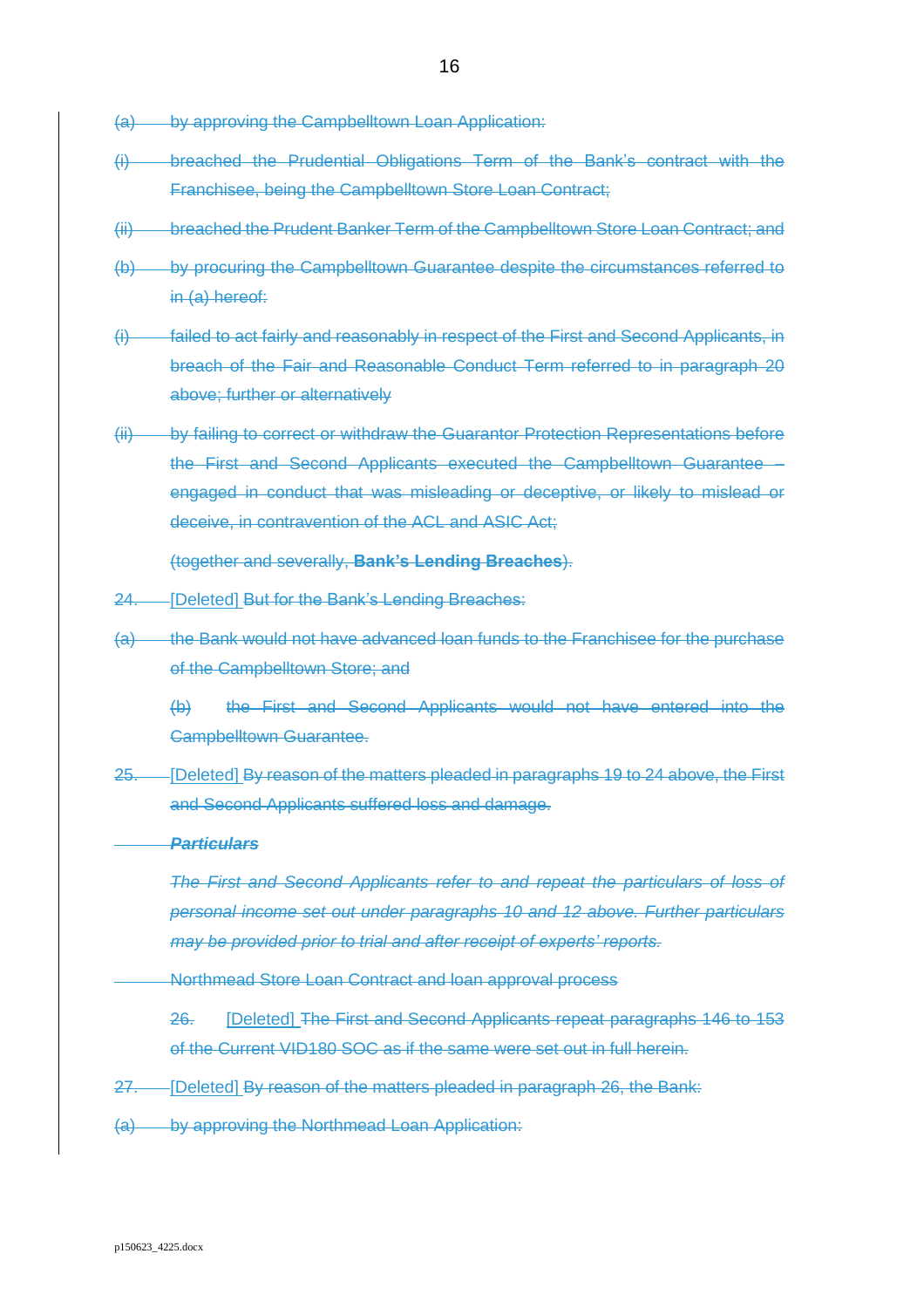- (i) breached the Prudential Obligations Term of the Bank's contract with the Franchisee, being the Northmead Store Loan Contract;
- (ii) breached the Prudent Banker Term of the Northmead Store Loan Contract; and
- (b) by procuring the Northmead Guarantee and Northmead Mortgage despite the circumstances referred to in [\(a\)](#page-16-3) hereof:
- (i) failed to act fairly and reasonably in respect of the First and Second Applicants, in breach of the Fair and Reasonable Conduct Term referred to in paragraph [20](#page-15-0) above; further or alternatively
- (ii) by failing to correct or withdraw the Guarantor Protection Representations before the First and Second Applicants executed the Northmead Guarantee and the Northmead Mortgage – engaged in conduct that was misleading or deceptive, or likely to mislead or deceive, in contravention of the ACL, further or alternatively the ASIC Act;

(being Bank's Lending Breaches toward the First and Second Applicants in respect of the Northmead Store Loan Contract).

- 28. [Deleted] But for the Bank's Lending Breaches referred to in:
- (a) paragraph [23:](#page-15-3)
- (i) the Bank would not have advanced loan funds to the Franchisee for the purchase of the Campbelltown Store or the Northmead Store; and
- (ii) the First and Second Applicants would not have entered into the Campbelltown Guarantee, the Northmead Guarantee or the Northmead Mortgage; and
- (b) paragraph [27:](#page-16-4)
- $(i)$  the Bank would not have advanced loan funds to the Franchisee for the purchase of the Northmead Store; and

(ii) the First and Second Applicants would not have entered into the Northmead Guarantee or the Northmead Mortgage.

29. [Deleted] By reason of the matters pleaded in the preceding paragraph, the First and Second Applicants suffered loss and damage.

#### *Particulars*

*The First and Second Applicants refer to and repeat the particulars of loss of personal income set out under paragraphs 10 and 12 above. Further particulars may be provided prior to trial and after receipt of experts' reports.*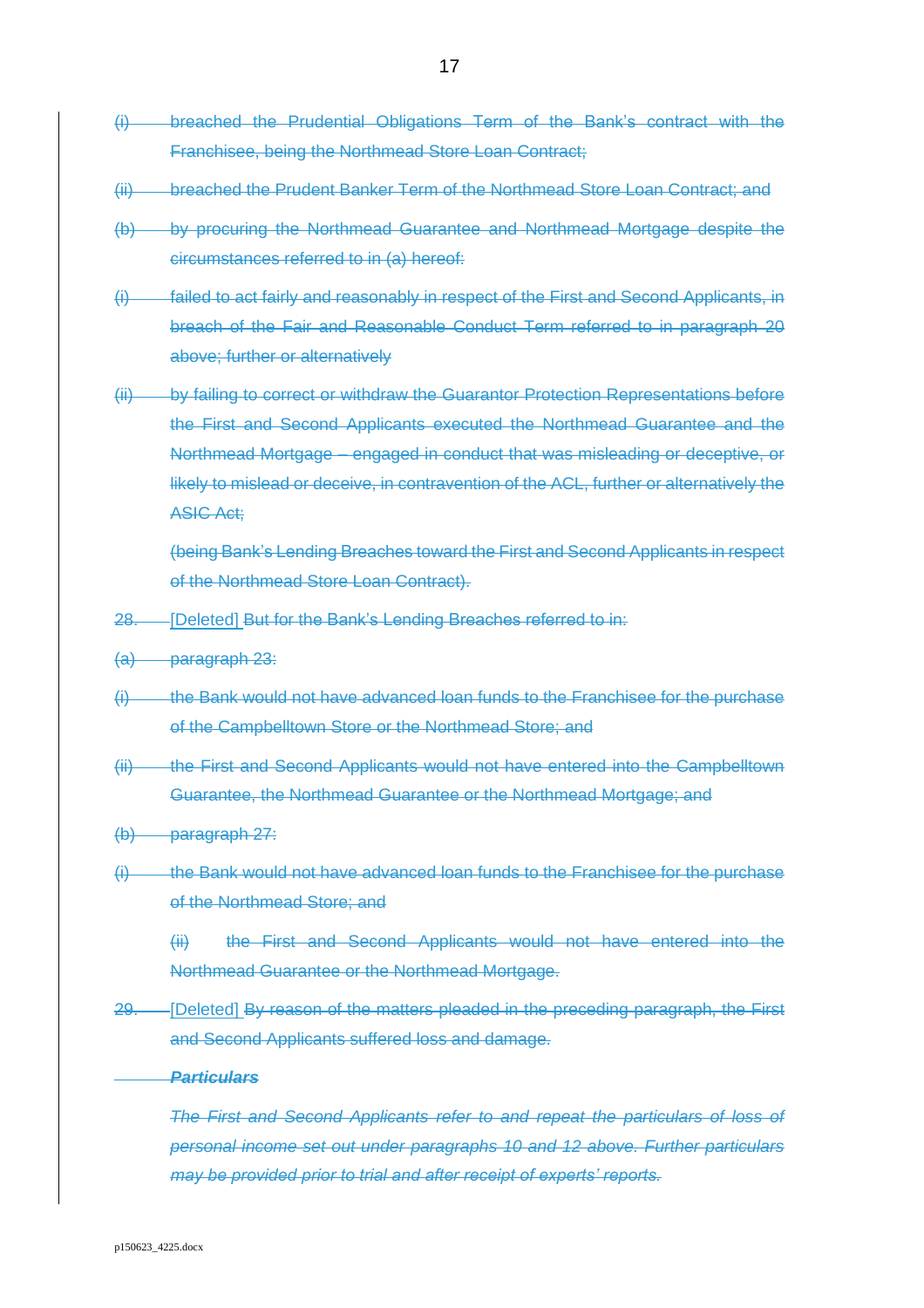<span id="page-18-0"></span>**C3. [Deleted] Guarantor Group Members' Claims**

30. [Deleted] The First and Second Applicants refer to and repeats paragraph 157 to 159 of the Current VID180 SOC as if the same were set out in full herein.

- <span id="page-18-1"></span>31. [Deleted] By reason of the matters pleaded in paragraphs [19,](#page-15-2) further or alternatively [20,](#page-15-0) and [30,](#page-18-0) the Bank:
- (a) by approving some or all of the loan applications from franchisee group members in the Franchisees' Proceeding (**Represented Franchisees**):
- (i) breached the Prudential Obligations Term of the Bank's contract with each Represented Franchisee;
- (ii) breached the Prudent Banker Term of the Bank's contract with each Represented Franchisee; and
- (b) by procuring the Guarantees in respect of the Represented Franchisees referred to in (a) despite the circumstances referred to in (a):
- (i) failed to act fairly and reasonably in respect of the Guarantors, in breach of the Fair and Reasonable Term referred to in paragraph [20](#page-15-0) above; further or alternatively
- (ii) by failing to correct or withdraw the Guarantor Protection Representations before the Guarantors executed the Guarantees – engaged in conduct that was misleading or deceptive, or likely to mislead or deceive, in contravention of the ACL and ASIC Act;

(being Bank's Lending Breaches toward the Guarantors).

- 32. [Deleted] But for the Bank's Lending Breaches referred to in paragraph [31:](#page-18-1)
- (a) the Bank would not have advanced loan funds to the Represented Franchisees for the purchase of their franchise; and
	- (b) the Guarantors would not have entered into the Guarantees.
- <span id="page-18-2"></span>33. [Deleted] By reason of the matters pleaded in paragraph [31](#page-18-1) above, some or all of the Guarantors suffered loss and damage.

**Particulars** 

*The First and Second Applicants repeat paragraph [23](#page-15-3) above.*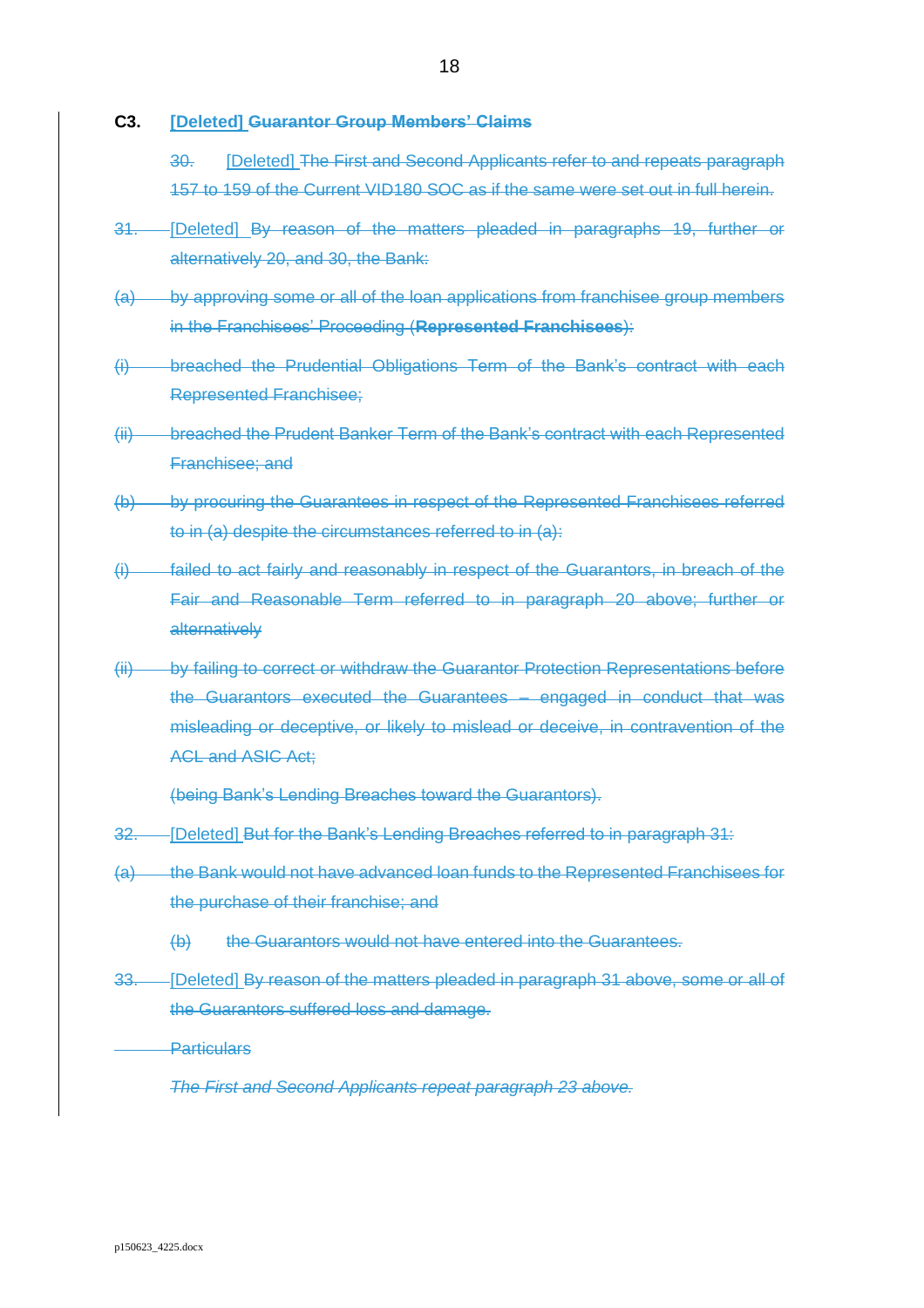- **C4. [Deleted] Bank's Unconscionable Conduct**
- <span id="page-19-3"></span>34. [Deleted] At the time the Bank offered the Bank Loan Contracts to the Represented Franchisees and procured the Guarantees from the Guarantors the Bank knew or ought reasonably to have known the matters in paragraph 127 of the Current VID 180 SOC and that:
- <span id="page-19-0"></span>(a) Guarantors commonly had little or no prior business experience;
- (b) Guarantors commonly had limited or no prior experience in operating retail outlets, and in particular convenience stores;
- (c) Guarantors commonly had limited English skills;
- (d) Guarantors commonly had limited understanding of minimum wage laws in Australia;
- <span id="page-19-1"></span>(e) Guarantors commonly were highly vulnerable to 7-Eleven's decisions to renew a lease, and in the event of non-renewal, were likely to be (and on occasion had been) unable to meet their obligations under their Bank Loan Contracts;
- <span id="page-19-2"></span> $(f)$  in circumstances including [\(a\)](#page-19-0)[-\(e\)](#page-19-1) above in approving the Loan for the Franchisee the Bank was likely to be breach of:
- (i) the Fair and Reasonable Conduct term;
- (ii) the Prudential Obligations Term;
- (iii) the Prudent Banker Term;
- **Particulars** 
	- *The First and Second Applicants refer to, and repeat, the allegations made in paragraphs 157 and 158 of the Current VID180 SOC as if the same were set out in full herein.*
- (g) the Bank had not informed the Guarantors about minimum wage laws in Australia or the matters referred to in [\(e\)](#page-19-1) and [\(f\);](#page-19-2)
	- (h) Guarantors were unlikely to be aware of minimum wage laws in Australia and the matters referred to in [\(e\)](#page-19-1) and [\(f\).](#page-19-2)

Campbelltown Loan Application (Campbelltown Store)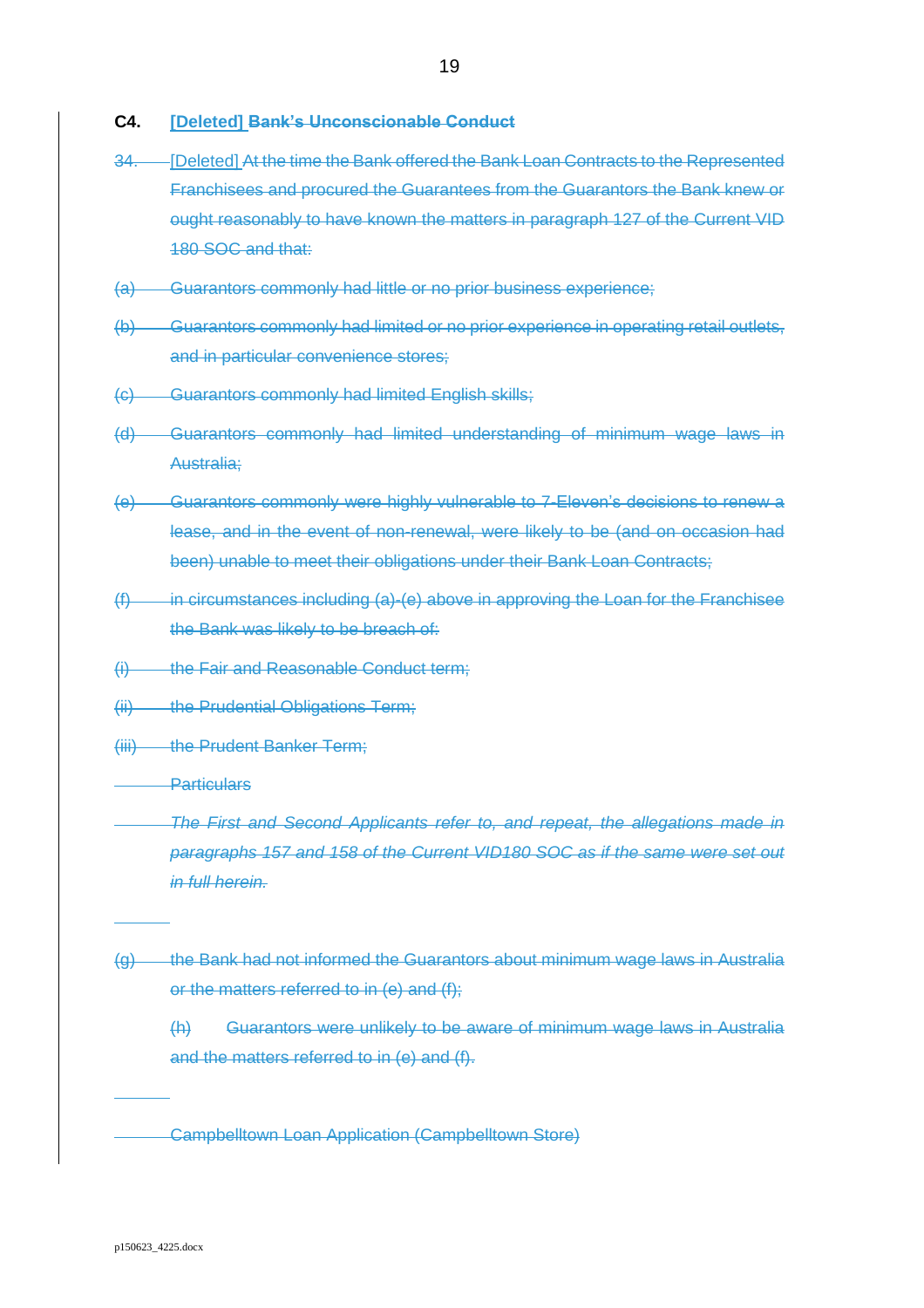- <span id="page-20-0"></span>35. [Deleted] Further and in the alternative to paragraph [33,](#page-18-2) at the time the Bank offered the Campbelltown Store Loan Contract to the Franchisee and procured the Campbelltown Guarantee from the First and Second Applicants, the Bank knew or ought reasonably to have known that:
- (a) the First and Second Applicants (and especially the second Applicant) had limited English skills;
- (b) the First and Second Applicants had emigrated to Australia from India;
- (c) the First and Second Applicants had little or no prior business experience;
- (d) the First and Second Applicants had no prior experience in operating a retail outlet, and in particular a convenience store;
- (e) the "business plan" submitted to the Bank by the First and Second Applicants and Franchisee in support of the Franchisee's application for the loan assumed payroll costs based on wage rates that were below the applicable industrial award rates;
- (f) the lease for the Campbelltown Store premises would terminate on 31 March 2014, unless 7-Eleven, in its discretion, exercised an option to renew for a further five years, and if 7-Eleven did not exercise this option (or the second option to renew for a further five years from 31 March 2019), this was likely to result in the closure of the Campbelltown Store with the First and Second Applicants being unable to meet their obligations under the Campbelltown Store Loan Contract;
- (g) some Guarantors in the 7-Eleven network had experienced the results of 7- Eleven's decision not to renew a lease and those Guarantors were unable to meet their obligations under the Bank Loan Contracts;
- (h) in approving the Campbelltown Store Loan for the Franchisee, the Bank was likely to be in breach of:
- (i) the Fair and Reasonable Conduct term;
- (ii) the Prudential Obligations Term;
- (iii) the Prudent Banker Term;
	- toward the Franchisees.
- **Particulars**

*The First and Second Applicants refer to, and repeat, the allegations made in paragraphs 143 and 144 of the Current VID180 SOC as if the same were set out in full herein.*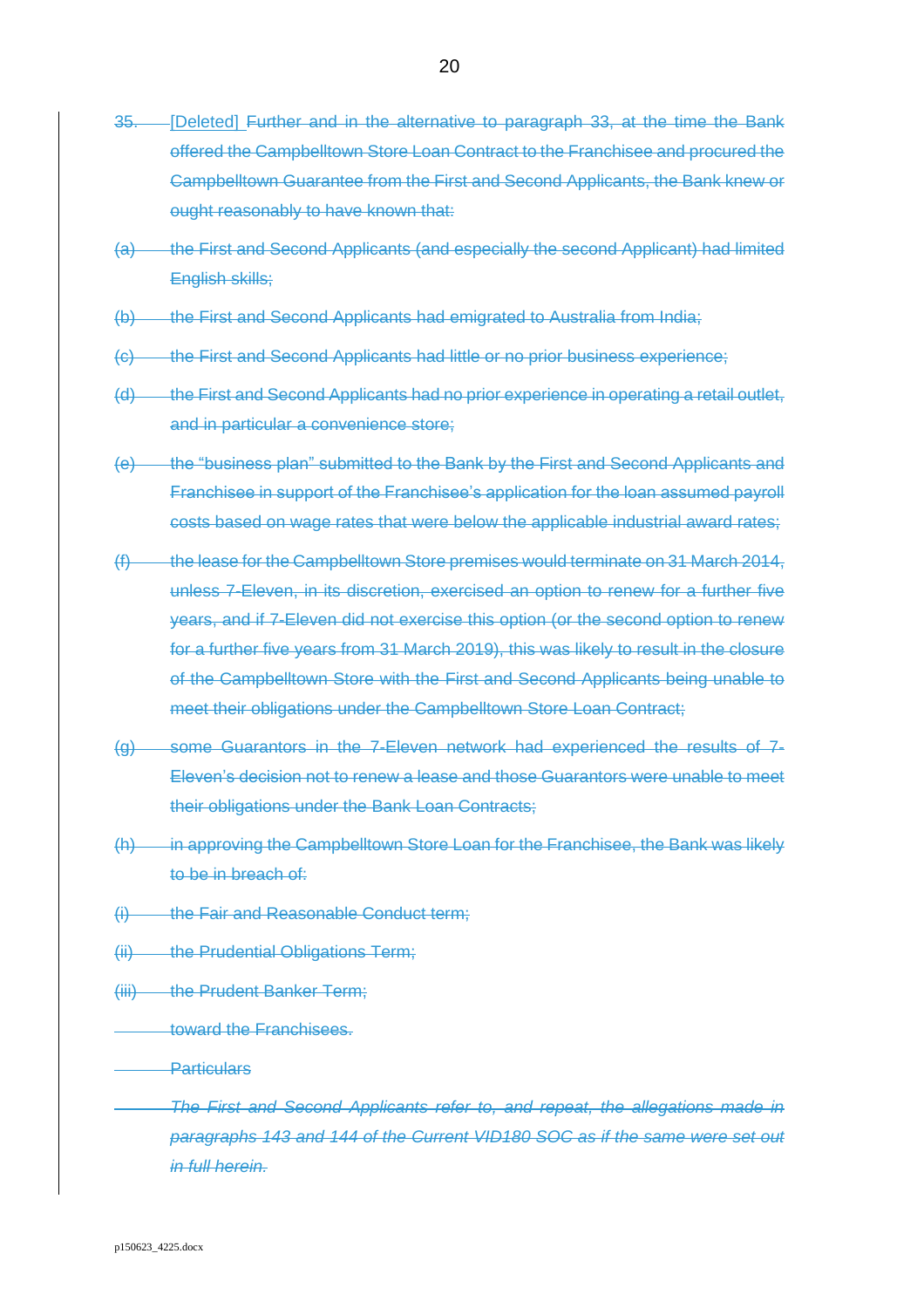(i) the Bank had not informed the First and Second Applicants about the matters in (e) to (h).

(together and severally, the **Campbelltown Circumstances**).

- 36. [Deleted] In the premises set out in the two preceding paragraphs, the Bank:
- (a) by approving the Campbelltown Loan Application; and/or
- (b) procuring the Campbelltown Guarantee from the First and Second Applicants,
- engaged in conduct in trade or commerce, in connection with the supply or possible supply of financial services that was unconscionable toward the First and Second Applicants within the meaning of s 21 of the ACL, further or alternatively s 12CB of the ASIC Act.
- **Particulars**

*The First and Second Applicants repeat paragraph [23](#page-15-3) above.*

*The First and Second Applicants repeat the particulars to paragraph 160 of the Current VID180 SOC.*

#### [Deleted]

<span id="page-21-0"></span>37. Had the First and Second Applicants not entered into the Campbelltown Guarantee they would not have entered into the subsequent Northmead Guarantee or Northmead Mortgage.

**Particulars** 

*The First and Second Applicants refer to and repeat the particulars of loss of personal income set out under paragraphs [10](#page-7-0) and [12](#page-8-2) above. Further particulars may be provided prior to trial.*

<span id="page-21-1"></span>38. [Deleted]In the premises set out in paragraphs [35](#page-20-0) to [37,](#page-21-0) the First and Second Applicants have suffered loss and damage. By reason of the contravention alleged in [35.](#page-20-0)

### **Particulars**

*The First and Second Applicants refer to and repeat the particulars of loss of personal income set out under paragraphs 10 and 12 above. Further particulars may be provided prior to trial.*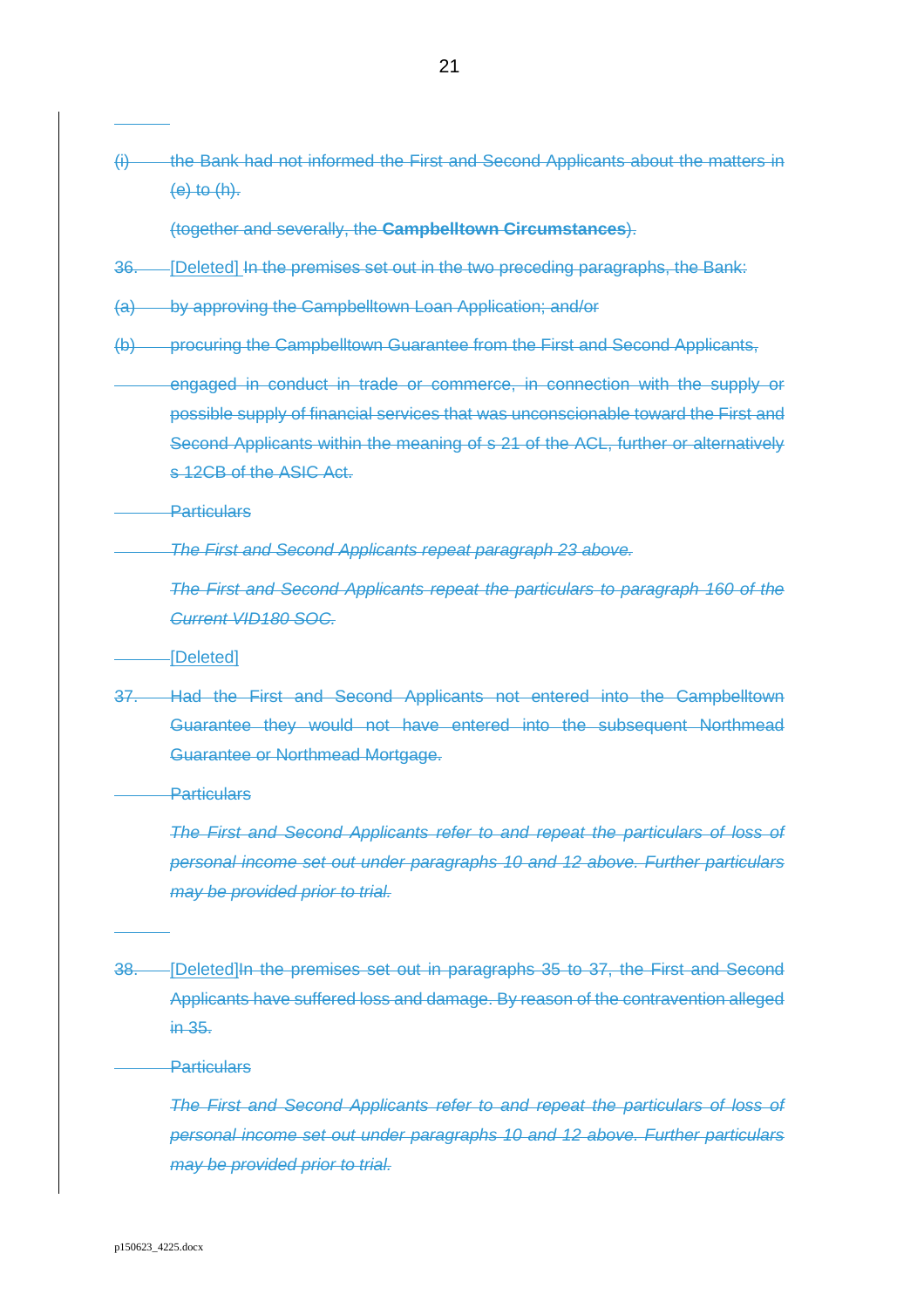39. [Deleted] Further and in the alternative to paragraph [38](#page-21-1) above, in the premises set out in paragraphs [35](#page-20-0) to [37,](#page-21-0) the Campbelltown Guarantee should be varied or set aside pursuant to section 12GM of the ASIC Act.

Northmead Loan Application (Northmead Store)

- 40. [Deleted] At the time the Bank offered the Northmead Store Loan Contract to the Franchisee and procured the Northmead Guarantee and the Northmead Mortgage from the First and Second Applicants, the Bank knew or ought reasonably to have known:
- <span id="page-22-0"></span>(a) the matters in paragraph [34;](#page-19-3)
- (b) the First and Second Applicants were or were likely to be in financial difficulty because of the low income derived by the Franchisee and the First and Second Applicants from the Campbelltown Store;
- <span id="page-22-1"></span>(c) in approving the Northmead Store Loan for the Franchisee the Bank was likely to be breach of:
- (i) the Fair and Reasonable Conduct term;
- (ii) the Prudential Obligations Term;
- (iii) the Prudent Banker Term;
- **Particulars** 
	- *The First and Second Applicants refer to, and repeat, the allegations made in paragraphs 154 and 155 of the Current VID180 SOC as if the same were set out in full herein.*
- (d) the Bank had not informed the First and Second Applicants about the matters in  $(a)$  to  $(c)$ .

(together and severally, the **Northmead Circumstances**).

- <span id="page-22-2"></span>41. [Deleted] Further and in the alternative to the matters pleaded and particularised in paragraphs [22](#page-15-1) to [25](#page-16-5) above, the Bank
- (a) by approving the Northmead Loan Application; and/or
- (b) procuring the Northmead Guarantee and the Northmead Mortgage,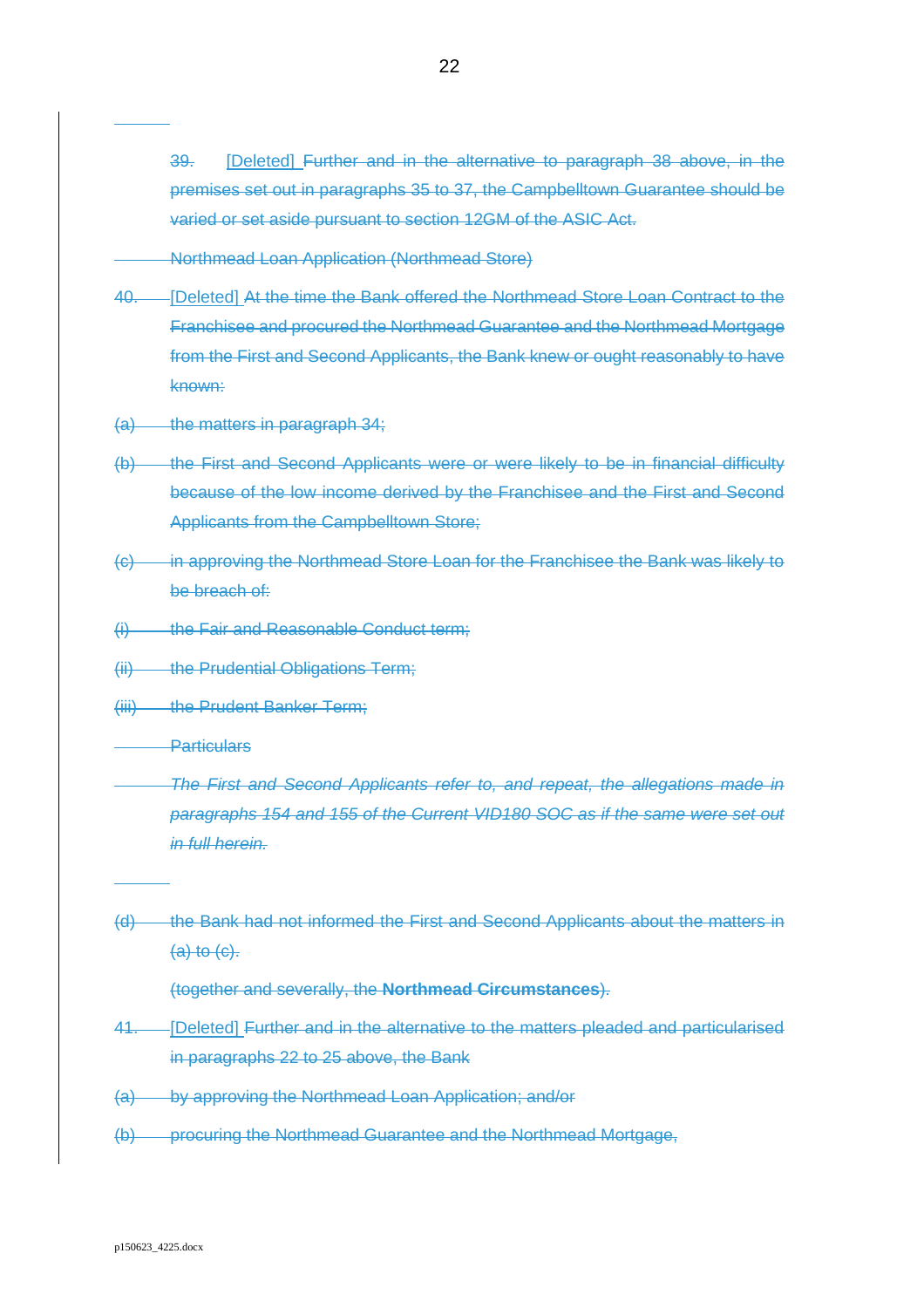engaged in conduct in connection with the supply or possible supply of financial services to the First and Second Applicants that was unconscionable within the meaning of 12CB of the ASIC Act.

**Particulars** 

*The First and Second Applicants repeat paragraph [27](#page-16-4) above.*

*The First and Second Applicants repeat the particulars to paragraph 165 of the Current VID180 SOC.*

42. [Deleted] Further and in the alternative to paragraph [41](#page-22-2) above, by reason of the Bank's unconscionable conduct in approving the Northmead Loan Application and/or procuring the Northmead Guarantee and the Northmead Mortgage, the Northmead Guarantee and the Northmead Mortgage should be varied or set aside pursuant to section 12GM of the ASIC Act.

### **C5. [Deleted] Bank's unconscionable conduct – Guarantors**

- <span id="page-23-0"></span>43. [Deleted] The First and Second Applicants repeat paragraphs 167A to 167D of the Current VID180 SOC and say that the Bank,
- (a) by approving some or all of the Represented Franchisees' loan applications; and/or
- (b) procuring some or all of the Guarantees,

engaged in conduct in trade or commerce in connection with the supply or possible supply of financial services to Guarantors and/or their Nominated Directors that was unconscionable within the meaning of 12CB of the ASIC Act.

**Particulars** 

*The First and Second Applicants repeat the particulars to paragraph 168 of the Current VID180 SOC.*

<span id="page-23-1"></span>44. [Deleted] By reason of the Bank's unconscionable conduct as pleaded in paragraph [43](#page-23-0) above, some or all of Guarantors suffered loss and damage.

45. [Deleted] Further and in the alternative to the matters pleaded in paragraph [44](#page-23-1) above, by reason of the Bank's unconscionable conduct as pleaded in paragraph [43](#page-23-0) above, some or all of the Guarantees should be varied or set aside pursuant to section 12GM of the ASIC Act.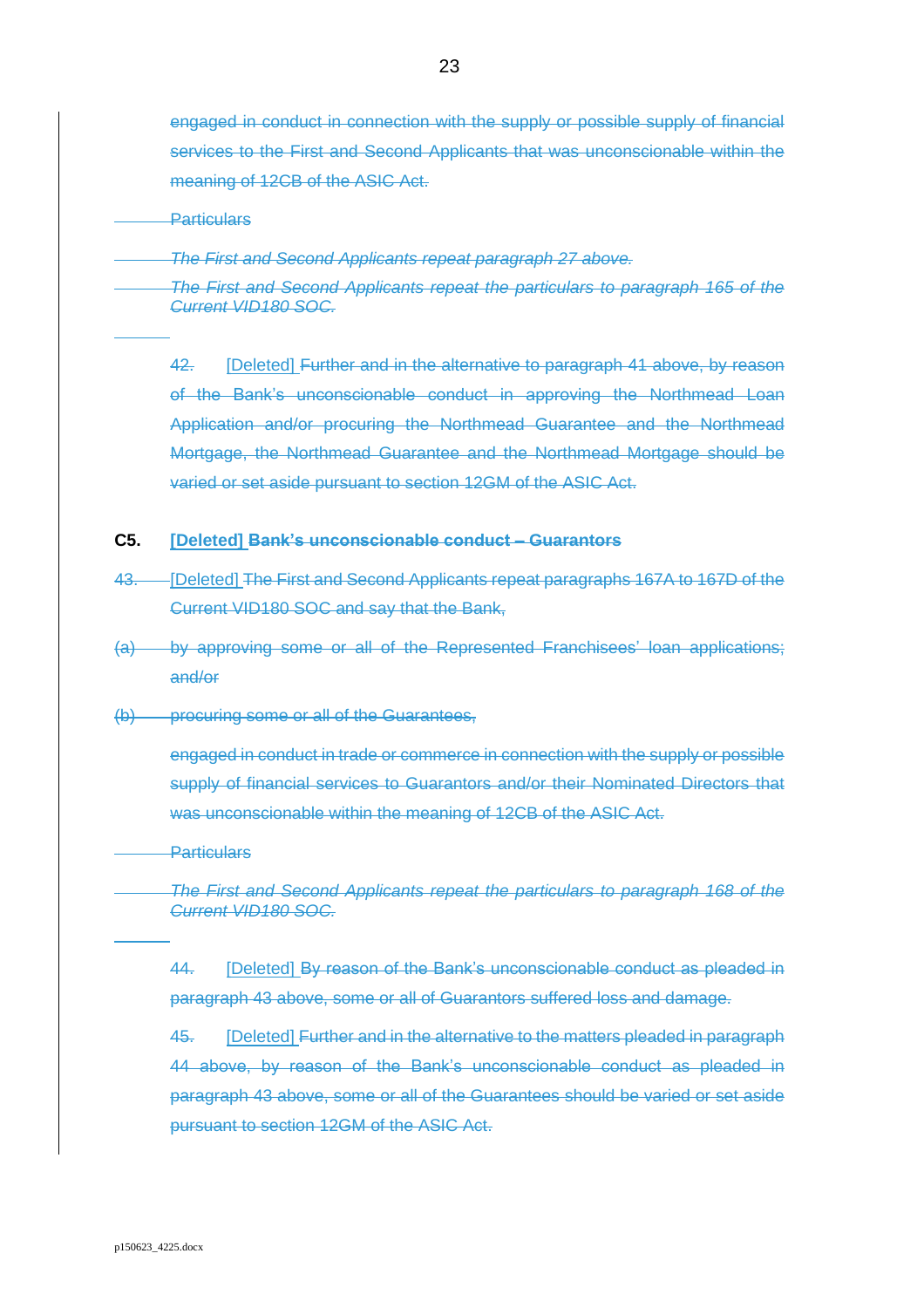Date:  $15/3 / 2021$ 

 $\overline{\alpha}$ 

Stewart A Levitt Levitt Robinson Solicitor for the Applicants

This amended pleading was prepared by Levitt Robinson and Philip Tucker.

#### **Certificate of lawyer**

I, Stewart A Levitt, certify to the Court that, in relation to the statement of claim filed on behalf of the Applicants, the factual and legal material available to me at present provides a proper basis for each allegation in the pleading.

Date:

15/3/2021

Stewart A Levitt Levitt Robinson Solicitor for the Applicants

,